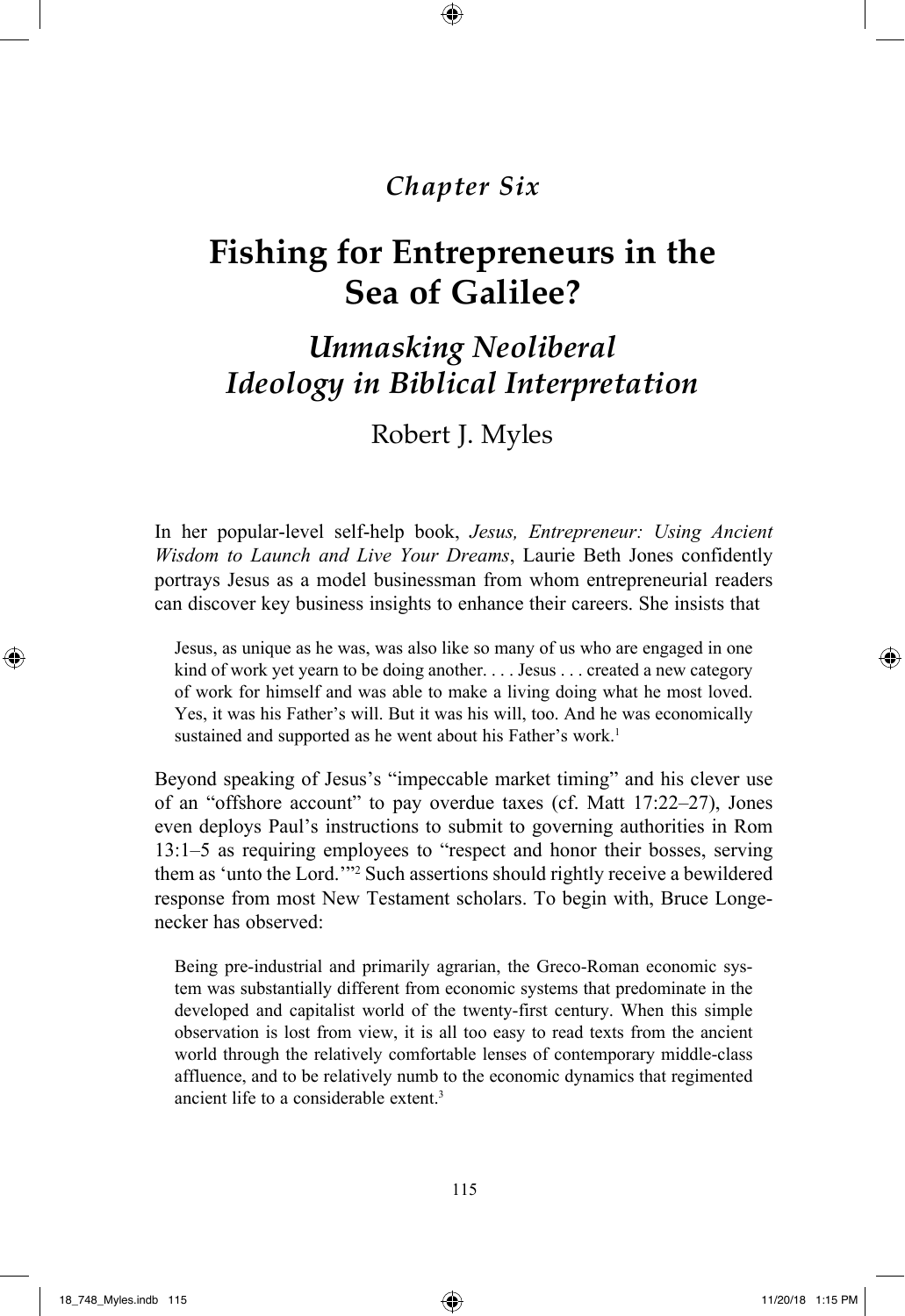That insight is of fundamental importance but is too easily relinquished in much discussion of Jesus and his context today. It is not uncommon to find unchecked entrepreneurial assumptions influencing the interpretation of the New Testament world, not only in the popular press but even within the discourse of biblical studies. From explorations of Jesus and Paul as social entrepreneurs,<sup>4</sup> or Paul's work as "an entrepreneur of dual identities,"<sup>5</sup> to admonitions of the "entrepreneurial widows" in 1 Timothy,<sup>6</sup> it appears that enterprise and innovation were just as alive and well in the first century as in the twenty-first.

A striking example of entrepreneurial language is found nestled in a recent article by the prominent scholar Burton Mack, who invites us to reimagine the pioneers of Christian thought as "intellectual entrepreneurs." He writes:

[T]here was no Christian Bible for the first three centuries of the Christian era, only mythmakers, such as Paul, Mark, Thomas, John, the tradents of the sayings traditions, and the so-called "Apostolic Fathers"—all intellectual entrepreneurs working in discourse networks that were carving out a social rationale for a new network of Jesus school associations this side of the end of the temple-state in Jerusalem<sup>7</sup>

Mack's description of Christian origins may evoke for some readers the academic's changing mandate in the cultural shift away from an educational environment built upon the Enlightenment to one grounded in entrepreneurship. In their book *Engines of Innovation: The Entrepreneurial University in the Twenty-First Century*, for instance, Holden Thorp and Buck Goldstein outline an "entrepreneurial opportunity" for universities in the twenty-first century to similarly act as agents of societal change by harnessing their intellectual and institutional capital.8 The early "Christian mythmakers" are here remodeled by Mack as a constituent part of the knowledge economy, engaging in knowledge production, demonstrating entrepreneurial conduct through participation in research networks, via information exchange, and so on.

The language of entrepreneurialism is thus rife today through all genres of discourse—whether popular, political, or academic. Its ascendancy is a direct result of the dominance of neoliberalism, an increasingly "hegemonic mode of discourse"9 in Western capitalist societies since the late 1980s. According to Wendy Brown, neoliberalism is best understood "not simply as economic policy, but as a governing rationality that disseminates market values and metrics to every sphere of life. . . . [I]t formulates everything, everywhere, in terms of capital investment and appreciation, including and especially humans themselves."<sup>10</sup> Neoliberalism is intensely focused on the individual, specifying entrepreneurial conduct everywhere, and constraining the subject to act in a capital-enhancing fashion. One way the ideology of neoliberalism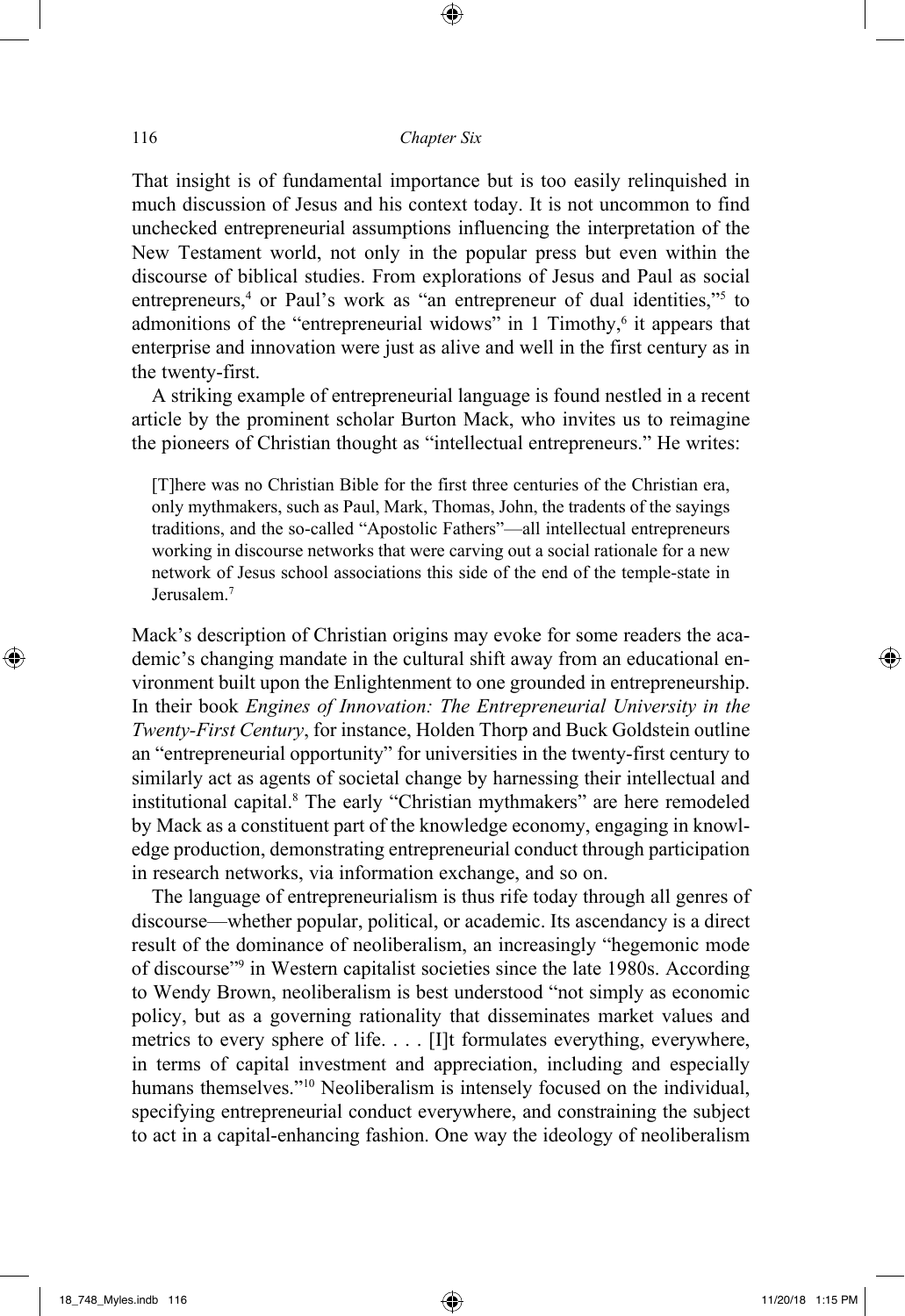has become entrenched as a governing rationality or what Philip Mirowski labels "a set of epistemic commitments"<sup>11</sup> is through a constant practice of dehistoricizing, universalizing, and internalizing some of its key tenets. One assumption that has become increasingly prevalent is the novel idea that the world consists solely or primarily of entrepreneurial agents—individualized subjects reduced to being cogwheels of human capital—seeking to maximize private interests through the navigation of market forces that supposedly comprise every dimension of human social existence.

Neoliberalism and its accent on entrepreneurialism now saturate the conditions under which biblical scholarship is produced, marketed, and consumed.<sup>12</sup> As a result, capitalist ideology subtly infiltrates our hermeneutical filters, guiding interpretive decisions and shaping the redescription of ancient economic and social realities. Subjects are interpellated everywhere and in every instance as enterprising businessmen and businesswomen trying to make an honest buck.13 Concepts of stable employment have also become increasingly flexible as underemployed individuals are directed toward maximizing their own "employability" rather than placing accountability on dysfunctional industries, large market actors, and government policies that actively limit and reduce opportunities for secure work. These are precisely the cultural assumptions that Laurie Beth Jones can exploit in suggesting that Jesus's shift from carpenter to itinerant prophet is best explained as an unassuming career change rather than due to broader social or economic forces.

This chapter reveals how the discourse of New Testament scholarship is itself implicated by neoliberal ideology through its fishing for entrepreneurs in the ancient economy. On the surface level, this means scholars are perhaps guilty of anachronism. While the category of the entrepreneur was specifically birthed under the conditions of capitalism and has assumed peak popularity during the neoliberal era, entrepreneurial language has come to lurk within descriptions of the biblical world and, in particular, how ancient subjects—almost always conceived of as enterprising individuals—navigate their wider social and economic context. In probing the problem deeper, however, I dive to the nether regions at the bottom of the ocean known as the benthic zone. At this lowest level, among the sediment and soil linings, one finds the substrate zero-sum remainder of ideology. The entrenchment of entrepreneurial language at the most basic levels of discourse reveals how neoliberalism has become internalized as an implicit hermeneutical frame, territorializing new discursive horizons which make thinking outside of a totalizing neoliberal paradigm increasingly difficult.

Historical disciplines can, however, play a crucial role in relativizing the inviolable reality of entrepreneurialism. This is achieved by emphasizing how individual entrepreneurialism is itself an inadequate heuristic device when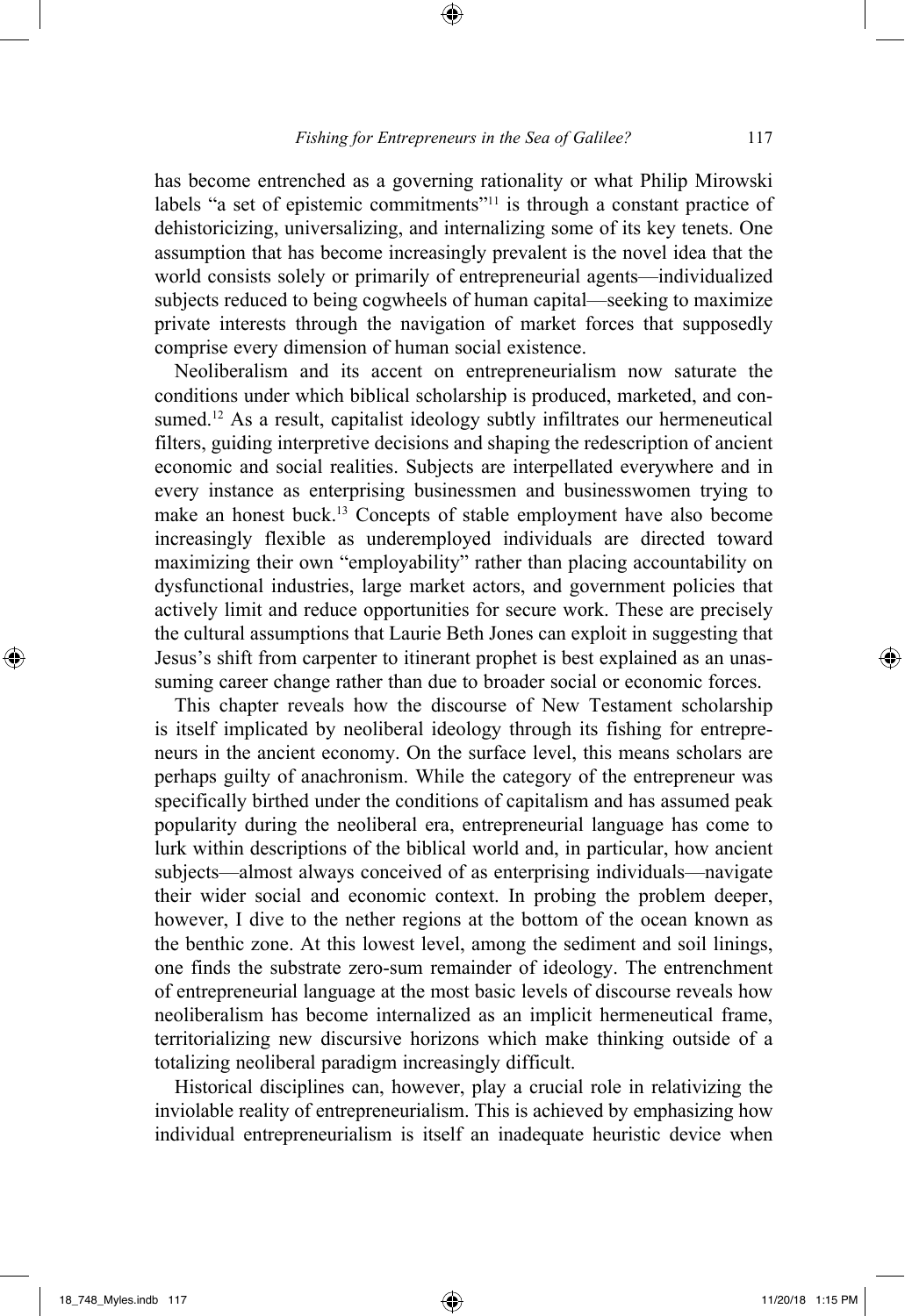applied to Jesus, ancient fishermen, or the Gospels. Not only were the social and economic dynamics of an agrarian society different from the relations and structures of contemporary capitalism, but discourse around entrepreneurialism is itself one of the more contentious aspects of our own cultural moment.

The path of navigation is as follows. To set the scene, I situate the emergence of the entrepreneur within the development of classical economic theory. Having cast our nets, I dive deeper, investigating recent discussions concerning the fishing trade in first-century Galilee and Palestine as a case study. Entrepreneurial assumptions about the fishing trade have implications for the interpretation of the two pairs of fishermen called to be followers of Jesus in the Synoptic tradition (Mark 1:16–20//Matt 4:18–22//Luke 5:1–11). Rather than emphasize the fishermen's moral decision to follow Jesus and its associated economic cost, I implore we instead read these narratives as embedded within a broader context of widespread social upheaval and as gesturing toward unrest among the lower classes. Such an approach should disrupt dominant entrepreneurial configurations by dissociating these texts from the modern and isolated concerns of enterprise, innovation, individualism, the free-market, and capital accumulation.

### **ENTER THE ENTREPRENEURS**

While entrepreneurialism is strongly associated with the emergence of capitalism, the positive value ascribed to the entrepreneur did not emerge explicitly until twentieth-century political-economic thought. Joseph Schumpeter, writing in the 1930s, pinpointed the entrepreneur as a source of surplus value. This became a way of explaining "spontaneous and discontinuous changes" in the economy without having to refer to extra-economic factors like wars, religion, or politics.14 Before the twentieth century, the entrepreneur, when he appears in economic theory at all, is largely indistinguishable from the capitalist at the center of classical economics, or the petty capitalist trader within mercantilist theory.<sup>15</sup> For Schumpeter, entrepreneurial activity within capitalism essentially "consists of doing things that are not generally done in the ordinary course of business routine" that can result in new possibilities for the creation of surplus value.<sup>16</sup> The entrepreneur does not necessarily mean a person, but more a *function* that can, of course, be performed by an individual, but equally by technological development or new social or legal conditions. Simply put, an entrepreneur is an "innovator." He or she is someone or something which "gets new things done."17

Within the neoliberal era, the entrepreneur has become an enigmatic and contentious figure: Campbell Jones and André Spicer contend that discourse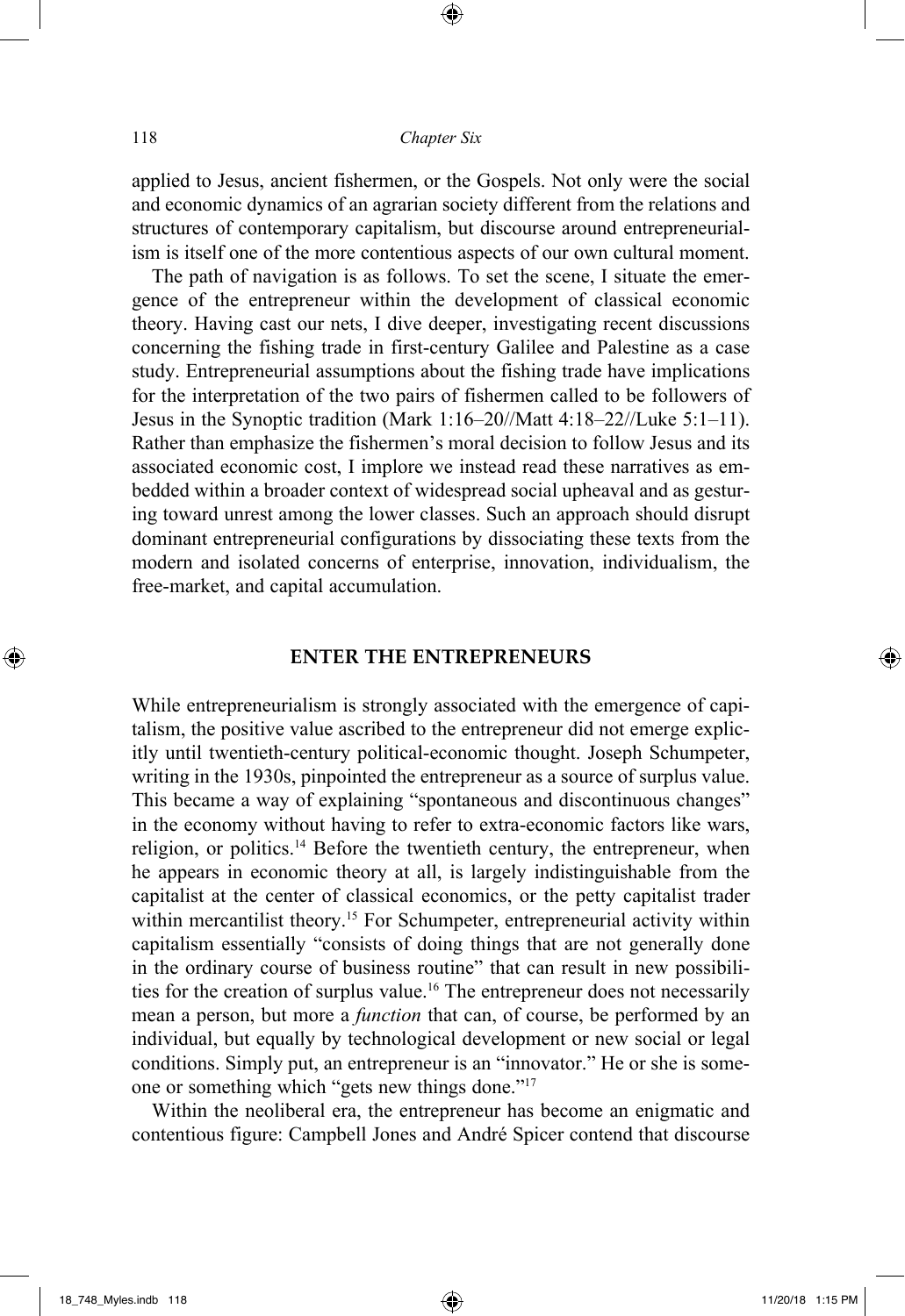about entrepreneurship is often ambiguous and revolves around the gap or lack constituted by repeated failure, which itself does not make notions of entrepreneurship less appealing but, in fact, somehow even more attractive and engaging. It is for this reason they argue that "the entrepreneur should be conceived as a 'sublime object,' that is, a figure of discourse which is attractive but ultimately empty."18 The mystical properties of the entrepreneur conceal inherent contradictions within the ideological-capitalist edifice. For every success, there are countless failures which go unacknowledged. Individual agency is also idealized in ways that divert attention from regulatory conditions that impact the success of particular business routines or practices.

When Karl Marx developed his theory of capitalism in opposition to the classical economists of the previous century, he poured scorn on the romantic image of an isolated, independent individual operating in a pre-social state of nature:

The individual and isolated hunter and fisherman, with whom Smith and Ricardo begin, belongs along the unimaginative conceits of the eighteenth-century Robinsonades [utopias on the lines of Defoe's *Robinson Crusoe*] . . . Smith and Ricardo still stand with both feet on the shoulders of eighteenth-century prophets, in whose imaginations this eighteenth-century individual—the product on one side of the dissolution of the feudal forms of society, on the other side of the new forms of production developed since the sixteenth century—appears as an ideal, whose existence they project into the past. Not as a historic result but as history's point of departure.19

As we see here, Marx vigorously asserts that the Cartesian "individual" at the heart of classical economics was not a natural category but rather a product of the dissolution of feudal society and the rise of the productive forces of capitalism. The bourgeois individual, free competition, and so on, were thus not the starting point of history but its culmination.<sup>20</sup> Prior to the emergence of capitalism, economic value was found primarily in the factors of land, represented by the landowner, and labor, represented by the peasantry and slaves. Two of these actors put forward value claims: The landowner collecting rent, and the peasantry claiming what we might now call a wage. It was not until the late eighteenth century that a third actor puts forward a further claim, namely, the capitalist whose claim rested on the production of value through venturing capital. In exchange for an uncertain return, the capitalist takes interest. In the words of Jones and Spicer, "[e]conomic discourses now insist that entrepreneurs also add value . . . [for which] . . . they put forward yet another claim on value in the form of entrepreneurial profit."21

While Schumpeter believed entrepreneurial activity was a constant of history, having "run its historical course, from the primitive tribe to the modern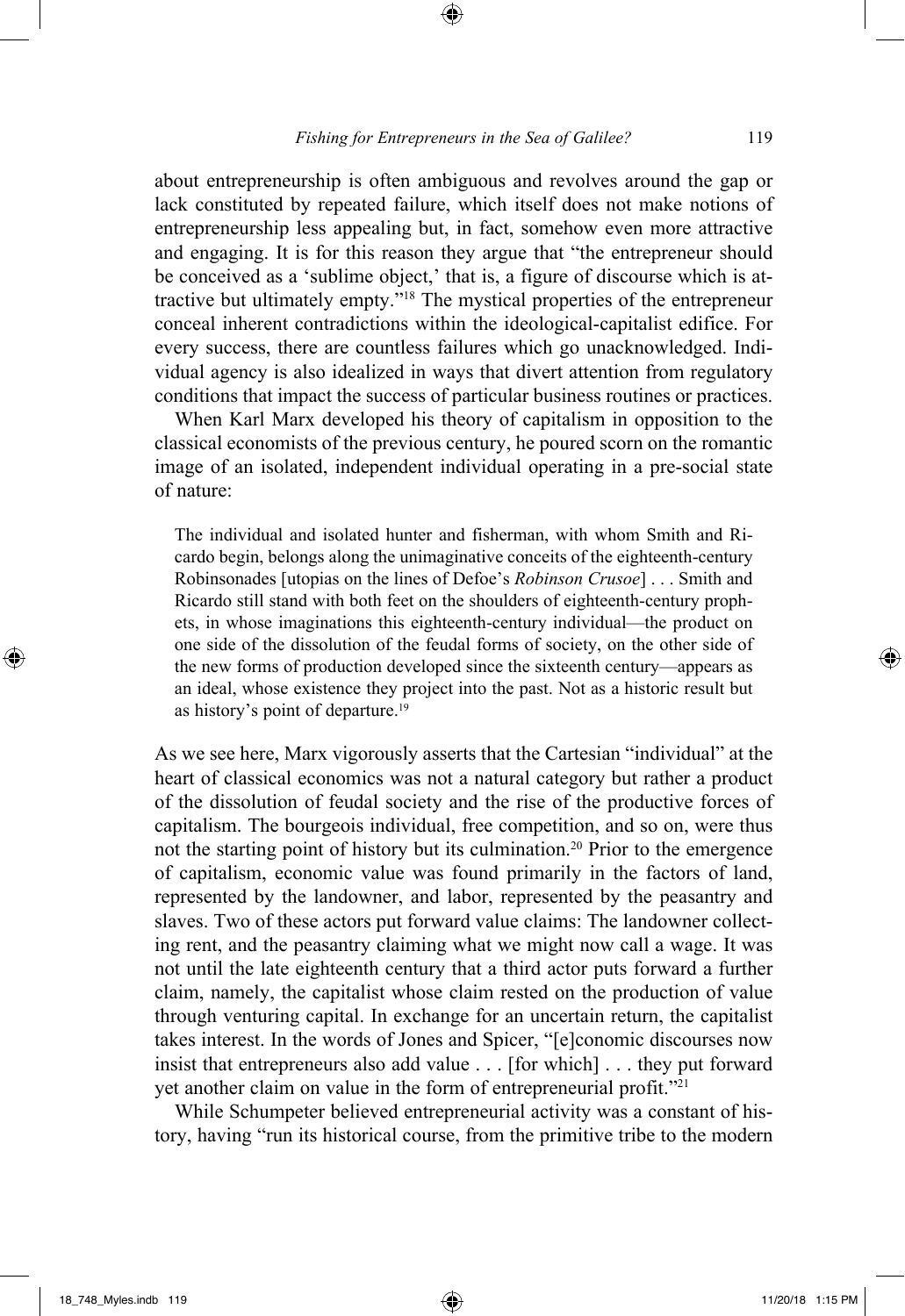large-scale corporation,"<sup>22</sup> prior to the emergence of capitalism, and especially within an agrarian economy like that of first-century Palestine, value created through entrepreneurial profit was probably not a significant factor, if it is to be considered a factor at all. While it is more-or-less nonsensical to speak of entrepreneurs in the first century, however, the minority of the workforce which does not directly work the land have often confused biblical interpreters. Do fishermen and artisans constitute some kind of "middle-class"? Moreover, were the conditions of their existence such that most were able to become "relatively prosperous"? As we will observe, these are common assertions found through the scholarly literature. The Marxist classicist G. E. M. de Ste. Croix, however, would say, emphatically, No! The small independent producer was still subject to indirect and collective forms of exploitation, primarily through payments and services not rendered from individual to individual but instead extracted by the authority of the occupying regime.<sup>23</sup> In what follows, I bring the work of Ste. Croix into sharp dialogue with recent discussions on the fishing trade in first-century Galilee to underline just how pervasive the logic of entrepreneurialism has become in guiding interpretive trends, choices, and omissions in biblical scholarship.

### **WERE ANCIENT FISHERMEN "MIDDLE-CLASS"?**

Historical, sociological, and archaeological research into the fishing trade has long interested biblical scholars, given that the Synoptic tradition identifies the first four disciples of Jesus as fishermen who abandon their fishing nets in order to follow him. The Sea of Galilee (actually a freshwater lake) was itself a prominent natural feature of the topography of Palestine. During antiquity, it gave rise to a number of settlements and villages, providing opportunities for trade and ferrying by boat. Whereas most economic activity within the ancient world was centered on the cultivation of land, the Sea of Galilee stands out as a notable exception in the political-economic activity of the region.

Did the importance of the lake and the fishing trade result in an enterprising group of fishermen who were able to accumulate wealth and ascend beyond the peasant masses? One merely has to open a standard Gospel commentary to find the assertion these fishermen were supposedly "middleclass." This is despite no such class having existed in any meaningful sense in the first century. Dale Allison and W. D. Davies, for instance, designate the Matthean fishermen as coming "from the (lower) middle class."24 John Meier remarks that Mark's mention of hired workers, omitted in Matt 4:18–22, gives the impression "of a relatively prosperous family fishing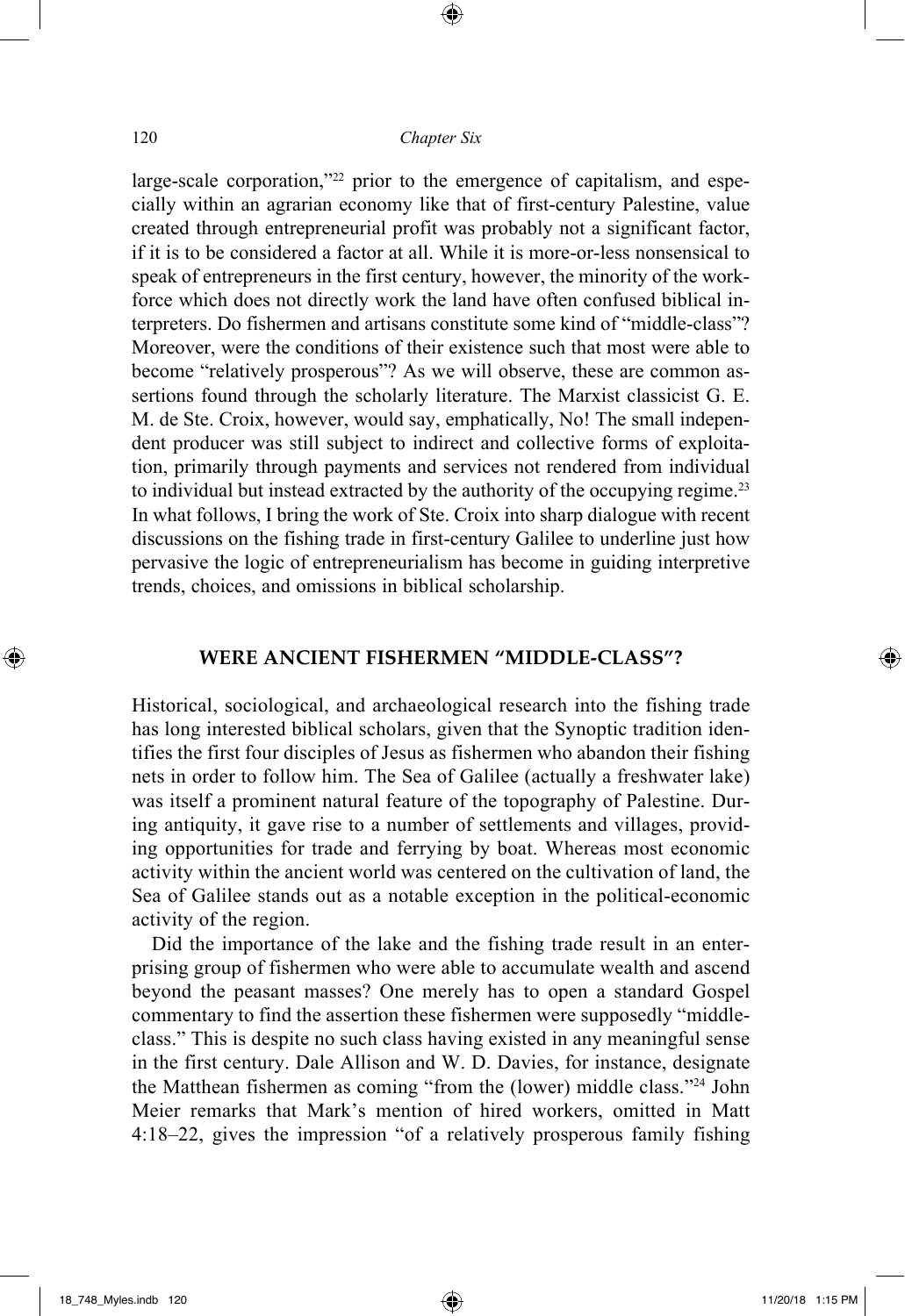business on the Sea of Galilee. Luke instead presents James and John not as workers for their father but rather as business partners with Simon Peter."25 Furthermore, Meier suggests "[i]t is well to remember that the fishing business on the Sea of Galilee was a lively and prosperous one, at least for those who owned or oversaw the operations."<sup>26</sup> Likewise, in his recent book on the historical Jesus, Jens Schröter observes that "Zebedee . . . employs day laborers; James and John, who join the followers of Jesus, are thus sons of a small businessman."27

Perhaps the most blatant example of entrepreneurial language is found in an article by Jerome Murphy-O'Connor, "Fishers of fish, fishers of men," published in the *Bible Review*. Murphy-O'Connor suggests that Simon Peter and Andrew "came from a prosperous, assimilated Jewish middle-class family." What's more, "[a]s experienced businessmen, they were astute enough to move their home in order to take advantage of a tax break. Such shrewdness, one can be sure, also manifested itself in the way they handled competition from the many other fishermen on the Sea of Galilee."28 This article, in particular, is littered with entrepreneurial buzzwords: from the shrewd "business practices" of the first disciples, to the "private entrepreneurs" attempting to meet the "demands of the market," the first-century Galilean fishing trade is anachronistically described as a "lucrative market" in which "capitalistic enterprises" played a significant role. What else do we learn of these titans of industry? According to Murphy-O'Connor, the scale of their operation was like that of a large family business: "They worked in partnership (Luke 5:7) with James and John, the sons of Zebedee (Luke 5:10), who had employees (Mark 1:20). They were free to start (John 21:1–3) and stop work (Luke 5:11) when it suited them."29 This apparent flexibility in their working conditions provided them with the luxury of dropping their nets and following Jesus. Indeed, against this backdrop of "a relatively well off family," insists Murphy-O'Connor, "it becomes possible to understand how Simon Peter and Andrew were financially able to drop their work and become . . . disciples."30

Murphy-O'Connor aside, the suggestion that the fishermen were "middleclass" or "relatively prosperous" immediately raises the question: relative or middle to what? Certainly, when compared to most slaves and the expendable population that was surplus to the demands for labor, one could suppose that fishermen were relatively prosperous. However, regarding their placement within the broader class structure of an advanced agrarian society, in which the overwhelming majority of the population, including independent producers like fishermen and artisans, lived below, at, or just above subsistence level, such comparisons seem less than helpful. R. Alan Culpepper quite reasonably notes that "[a]t most, we can say that the fishermen operated a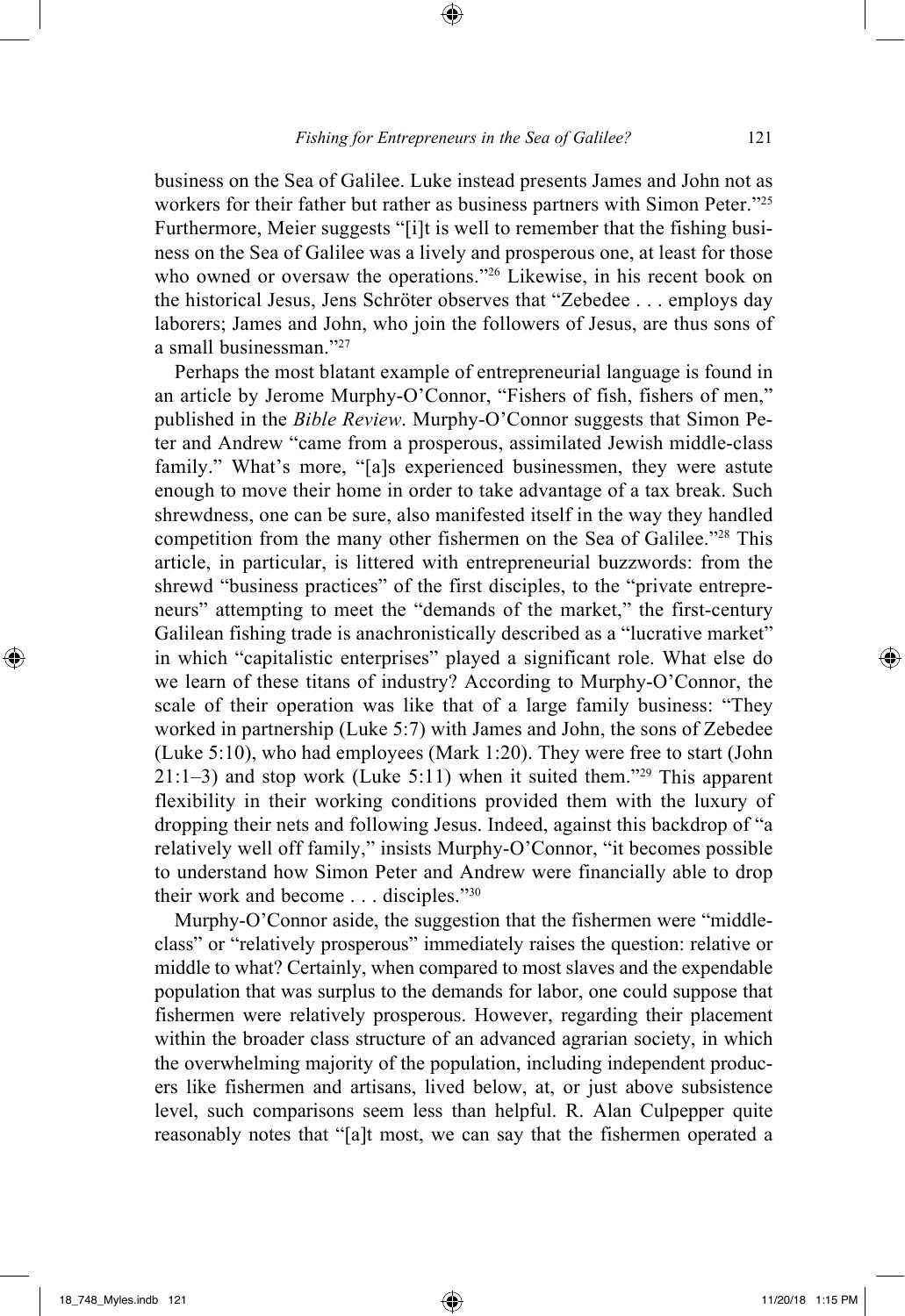small fishing business that involved boats and hired workers. The evidence is insufficient to show that they were among the families of the upper class, but neither did they share the desperate lot of hired servants and day laborers."31 Nevertheless, in his book on Paul and economics, Bruce Longenecker helpfully clarifies that while there might have been a small number of "middling groups" in the ancient economy, this "should not be seen as re-establishing the notion of a 'middle class' into our economic taxonomy of the ancient world."<sup>32</sup> As will be explored further below, a more useful method of demonstrating someone's place in an economic system is found not through measuring or estimating income levels but by considering their relationship to the means of production.

A pivotal article by K. C. Hanson published twenty years ago in the *Biblical Theological Bulletin* should have put some of these assertions about relatively prosperous fishermen to rest. Applying social-scientific criticism, Hanson forcefully argued that

[t]he fishers could hardly be classed as "entrepreneurs" in such a highly regulated, taxed, and hierarchical political-economy. While the boat owners/fishers may or may not have also been involved in fish processing this would not have made them wealthy, and certainly not "middle-class," as some authors have contended, since the whole conceptualization of a middle-class is anachronistic relative to Roman Palestine. The "surplus" went to the brokers and the ruling elite<sup>33</sup>

So where exactly do the fishermen fit in the political-economy of ancient Palestine? Crudely put, the class struggle refracted in the New Testament writings refers to the small class of aristocratic city-based elite who, controlling the means of production, extract surplus value from the work or labor-power of the remaining peasant and slave populations. Around the agricultural and other yields of this social formation grew an administrative and economic infrastructure that became imbalanced in terms of how those yields were distributed. Most resources were channeled upward to the elite minority. Beneath the elite and above the peasant masses was a nonbasic class of retainers who, although diverse in social roles, economic experiences, and political attitudes,<sup>34</sup> functioned to enforce and regulate the economic and administrative mechanisms which resulted in the upward flow of resources (see figure 1.1).

If we are to define class in the strict Marxist sense of one's relationship to the means of production—that is, the infrastructure required to produce goods—then it is among the peasant masses that the fishermen and most other artisans should also be located.35 As Alicia Batten observes, ancient "[w]riters such as Plautus (*Rud*.), Ovid (*Meta*. 3.583–591) and others describe the fish-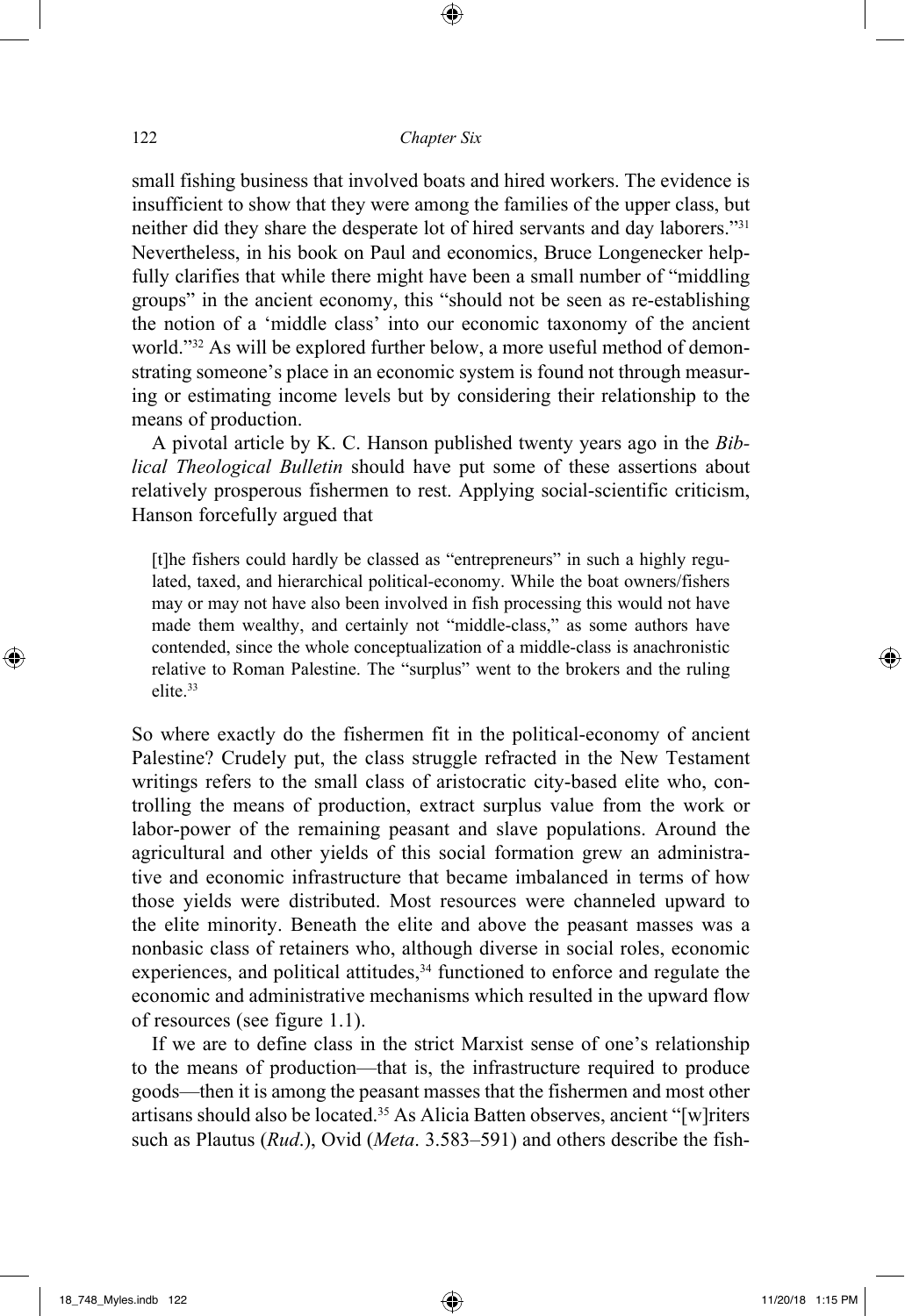er's life as impoverished and miserable. In some cases, men who fished were characterized as unmasculine, as their trade meant that they earned their keep by serving the indulgent pleasures of others, particularly rich fish eaters."36 G. E. M. de Ste. Croix specifically excludes fishermen from his discussion of "other independent producers"—which includes a nonheterogeneous "middling" group of artisans, traders of different sorts, and the merchants who carried on commerce between cities to small local dealers<sup>37</sup>—instead classifying them as part of the exploited classes located within the broad peasant strata of Greco-Roman society. He writes, "[t]hose ancillary workers (such as artisans, building and transport workers, and even fishermen) who originate from and remain among the peasants may be considered as peasants themselves."38

Like the overwhelming majority of peasants who worked the land, artisans also lived slightly below, at, or above subsistence level. Lucian of Samosata describes an artisan's life as "laborious and barely able to supply them with just enough" (*Fug.* 12–13).39 Xenophon similarly describes the plight of marginal craftsmen as grim: "In small towns the same man makes couches, doors, ploughs, and tables, and still he is thankful if only he can find enough work to support himself" (*Cyr*. 8.2.5). Moreover, owning one's tools, shop, land, or boat would not be enough to guarantee economic security, although it would make one's existence slightly less precarious. The economic system was overdetermined in such a way that made it far more likely for small peasant landholders to lose their land through debt or elite requisition than obtain more land and expand their wealth. A range of lucrative opportunities for entrepreneurially minded Jewish peasants simply did not exist under the Roman occupation of first-century Palestine. In much the same way, fishermen could own boats and even hire servants, but this would not make them akin to aspiring small business owners with several employees (what Marx labels the petit bourgeoisie in industrial capitalism). The fundamental dynamics of an advanced agrarian social formation effectively precluded peasants from accumulating capital in any meaningful way. For that minority of "exceptional people" who were able to climb the socioeconomic ladder somewhere near or even into the propertied class, Ste. Croix maintains this could only be done in one of two ways: "either by displaying some extraordinary skill, or by becoming able to exploit the labour of others."40 Possessing one or two servants, however, would not be enough to make a peasant household considerably wealthy. Boer and Petterson note that it was not uncommon for peasants to occasionally make restricted use of slaves or wage-labor.<sup>41</sup> As we will see below, even if fishermen owned their boats or were partners in a collaborative "fishing venture," they did not enjoy an absolute entitlement to the fish in the waters where they cast their nets. Rather, they paid the elite a hefty sum for the privilege.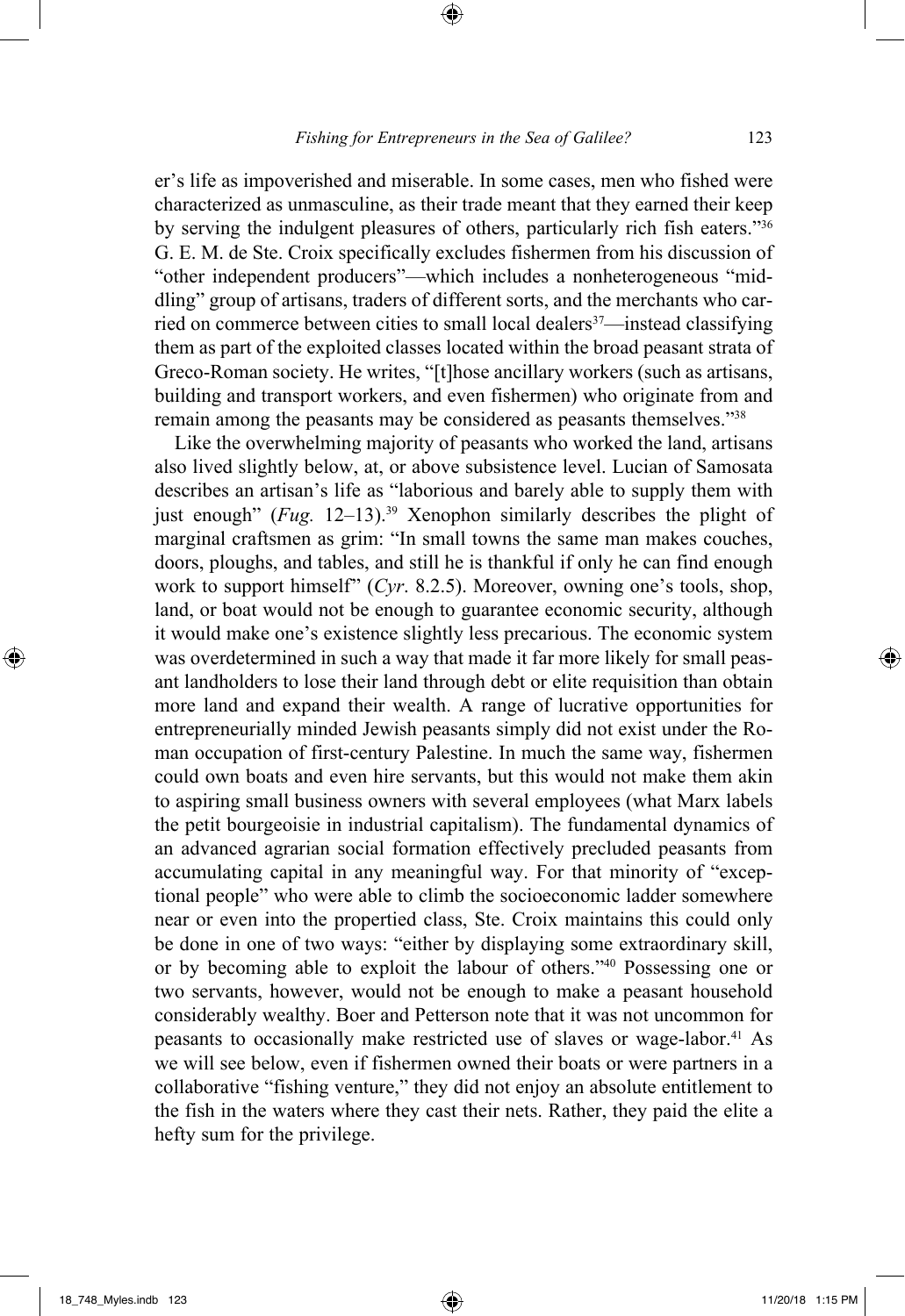#### 124 *Chapter Six*

## *LAISSEZ-FAIRE* **FISHING AND THE** *PETITE BOURGEOISIE* **OF GALILEE**

Be this as it may, a recent article by Raimo Hakola in *Novum Testamentum* asks us to re-examine the portrait of the Galilean fishing economy in light of fresh archaeological findings in Magdala along with recent classical scholarship on ancient fishing technologies and fish production. In direct opposition to Hanson's earlier article, Hakola contends, "the expansion of Galilean fish production and trade gave an economic boost to the local economy and that local collectives of fishermen were able to benefit from this development."42 Hakola puts forward a number of arguments to support his claim. I will briefly summarize his main points before observing how entrepreneurial assumptions shape his interpretation of the data. It should already be clear that the assertion that a prosperous fishing trade would necessarily result in wealthy fishermen assumes a "trickle-down" logic and is not based on direct, observable evidence. At issue, then, is the tacit assumption that large-scale development necessarily benefits all participants—an assumption that would be even more contentious in an agrarian society than in a capitalist one.

First, Hakola notes that excavations on a Franciscan property in Magdala reveal an urban character and a harbor dating from the first century BCE (and extended in mid-first century CE), which suggests large industrial scale fishing and trade in the region. Structures such as storage facilities and port structures bear evidence "for the scale of investments that were put into the development of the infrastructures that facilitated the Galilean fishing economy."43

Second, Hakola suggests a high level of prosperity in the region, evidenced in part, by "[t]he high number of coins [found] of minimal value, [indicating that] intense monetary economic activity and frequent trade exchanges took place in Magdala."44 Hakola suggests the findings in Magdala should be placed in a larger comparative context that "supports the conclusion that these structures are associated with small scale urban fish production" which often included rooms for salting and processing fish.45 The discovery of lead weights in Magdala also suggests an organized and regulated "fish market." Hakola asserts "[i]t is most probable that urban fish salteries were examples of 'small privately owned industries working independently of the state and in competition with each other.'"46

Third, the documentary evidence used by Hanson and others, $47$  indicating tight state control of fisheries in the ancient economy—that is, that the king or holder of an estate made a large amount of profit, whereas fishermen made very little, and that fishing rights were farmed out at a very high rate of taxation—comes from Egypt and might not apply to first-century Palestine.<sup>48</sup> The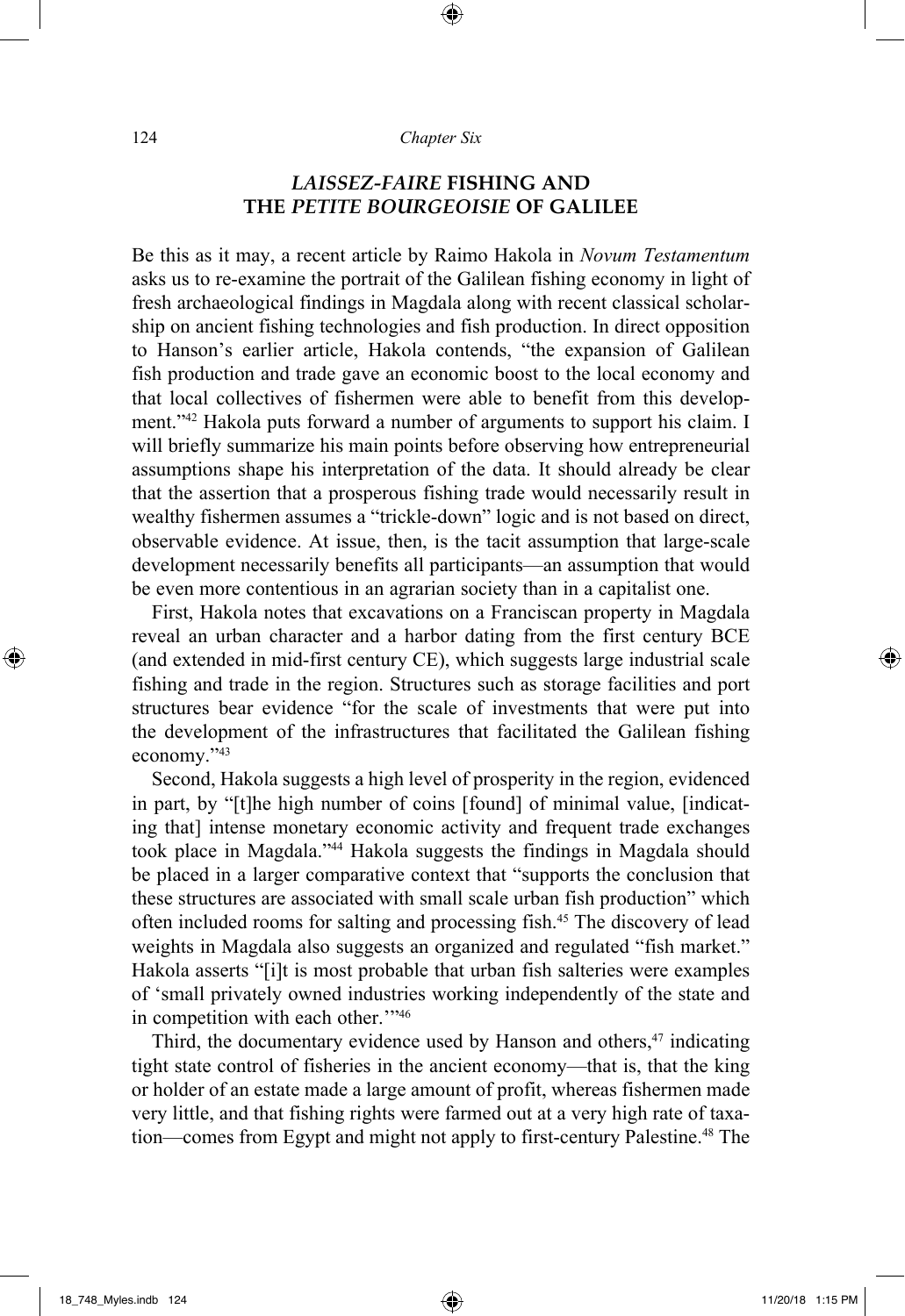legal document in question (P.Teb 701) demonstrates how the methods of preservation and marketing in Egypt were controlled by a large-scale entity as either a royal concern or one managed by the holder of a gift estate. Hakola wants to overturn Hanson's earlier suggestion that "local fishermen leased their fishing rights from tax farmers or collectors (τελώναι) working for the state<sup>"49</sup> and instead points to recent discussions concerning the legal status of fishing in the Roman world (see below).

It should go without saying that material remains from antiquity do not provide us with direct, unmediated facts and that archaeological discoveries, as with written texts, require interpretation. Archaeological material privileges the ceramic and durable over the aceramic and makeshift, meaning that what passes as conventional economic analysis can easily overlook those whose lives were aceramic and makeshift.<sup>50</sup> Material remains cannot, as such, be adequately understood without consideration of the prevailing patterns of power relations within Palestine and the Roman Empire. Irrespective of whether Hakola's assessment of the evidence is correct, however, it is not difficult to see how entrepreneurial assumptions are shaping his interpretative decisions and omissions. The idea of selling fish on a free market already presumes the catch was being exchanged in commodity form—thus requiring a level of abstraction (a differentiation between exchange value to extract a capital surplus) that was not a significant or natural factor of economic systems before the advent of capitalism.<sup>51</sup>

What's more, Hakola suggests the expansion of new fishing markets and "flourishing" local economy at Magdala "very likely opened up new possibilities of at least a reasonable livelihood for ordinary fishermen working on the lake as well." How did the ordinary fishermen seize these opportunities? It is likely, according to Hakola, that fishing was organized in Galilee through "professional associations." He continues, "[i]t is likely that some rural fishermen families who had organized the practice of their trade collectively were able to benefit from the development of the Galilean fishing economy and gain a moderate livelihood from their profession."52 The idea that peasant fishing collectives would have had any real bargaining power, however, is based on wishful thinking. While Ste. Croix observes that "[s]pecialized workers of various kinds—not only craftsmen but also merchants, shipowners, ferrymen, moneychangers, gardeners and many others—became more and more addicted, partly under Roman influence, to collective associations,"53 most of these associations would have had a fairly minimal organizational role, and "there is very little evidence of their having acted like modern trade unions to improve their members' pay or conditions of work,"54 let alone of their ability to act as small business associations or networks.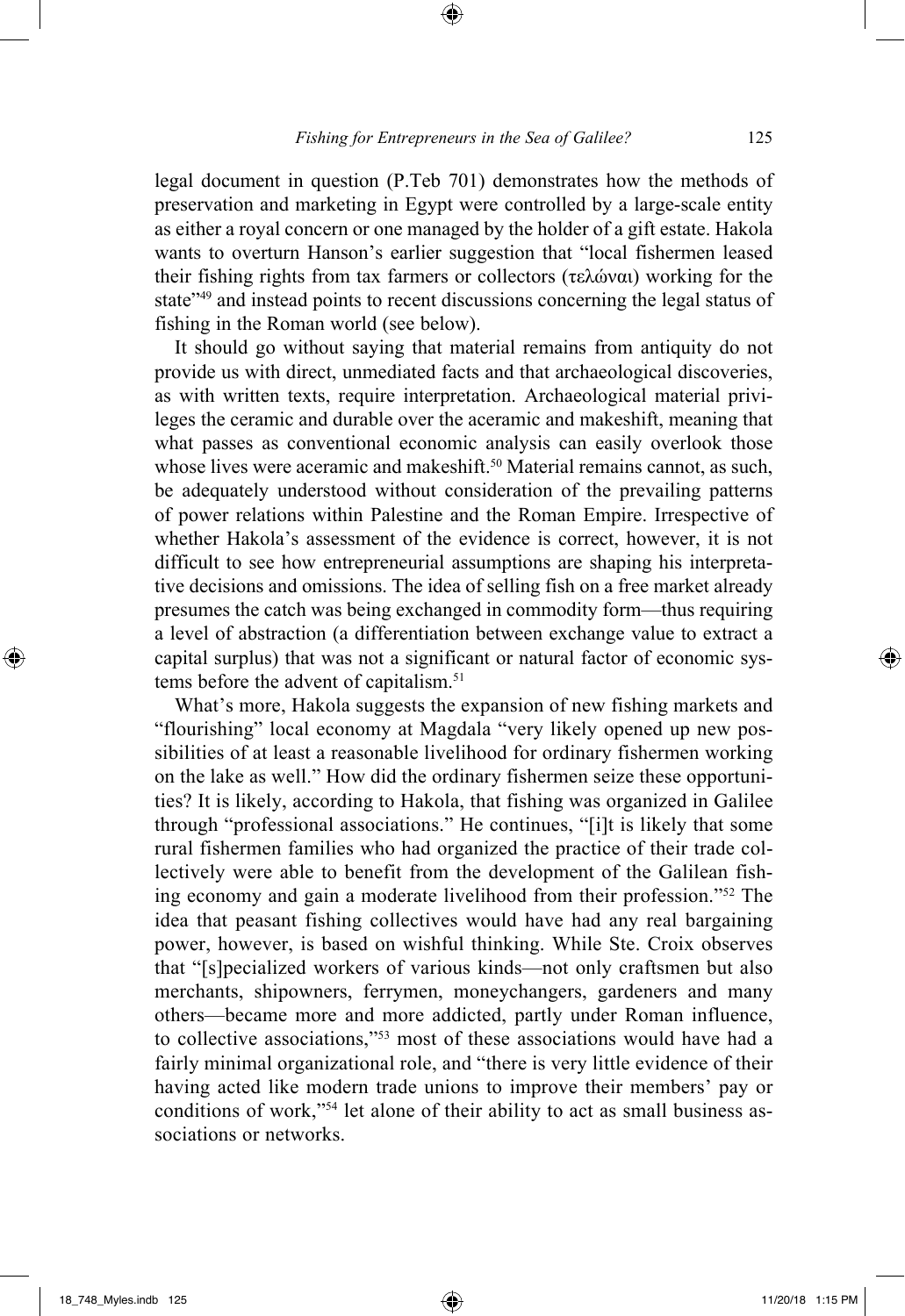#### 126 *Chapter Six*

Moreover, the idea of a loosely regulated free-market in which "privately owned" small businesses could pursue commerce independently of imperial control speaks past almost everything we know of Rome's embeddedness within the political economy of its territories. Any "investment" in the infrastructure of the fishing trade was the result not of venturing capitalists but of the ruling elite. For whose benefit was this apparent investment made? In order to sustain its vast military might and extensive infrastructure, the Empire was reliant upon significant amounts of revenue funneled upward through taxes and other measures of economic extraction. The local aristocracy, although constituting a small minority of the population, nevertheless extracted a share of any surplus to sustain their relatively lavish lifestyles. It would be strange to think the fishing trade operated as an exception outside this basic set of power relations. Further, if everyone was so content with this arrangement, "why were there intermittent rebellions and flourishing apocalypses, culminating in the revolts against Rome, with the typical Roman response of occupation and terror, and continuing with subsequent criticisms of Rome?"55

To put it plainly: any textual or archaeological evidence of the fishing trade within Magdala and Capernaum needs to be contextualized within the broader cycles of production and extraction within ancient Roman Palestine. As noted above, this is inevitably a question of who controls the means of production. Further, in what direction are resources channeled? In the case of the fishing trade, the holders of fishing rights or contracts—whether in the form of official ruling or informal arrangement—are akin to "landlords" or wealthy "estate holders" and, for all practical purposes, can be identified along with the same class group. As Culpepper suggests, "[t]hose who purchased the fishing rights from Philip [the tetrarch], and who also served as tax collectors, would in turn lease fishing permits to fishermen for a share of what was caught."<sup>56</sup> Furthermore, irrespective of whether the fishing trade was a prominent or even relatively prosperous "enterprise," it does not follow that the fishermen themselves—even boat-owning, servant-hiring fishermen—were primary, or even secondary, benefactors. This would speak past their subordinate relationship to the means of production. The accumulation of small amounts of wealth does not result in a shift in economic class location, although it could facilitate small levels of upward social mobility. Even "middling groups," however, would not receive automatic entitlement to an increased share of an especially lucrative catch, given that the very concept of entrepreneurial profit—understood as profit derived through creative or innovative efforts—was itself an anathema and not factored into the distribution of income. As Sean Freyne perceptively notes, "given the overall state of affairs related to the fish industry, it is unlikely that small Galilean fishermen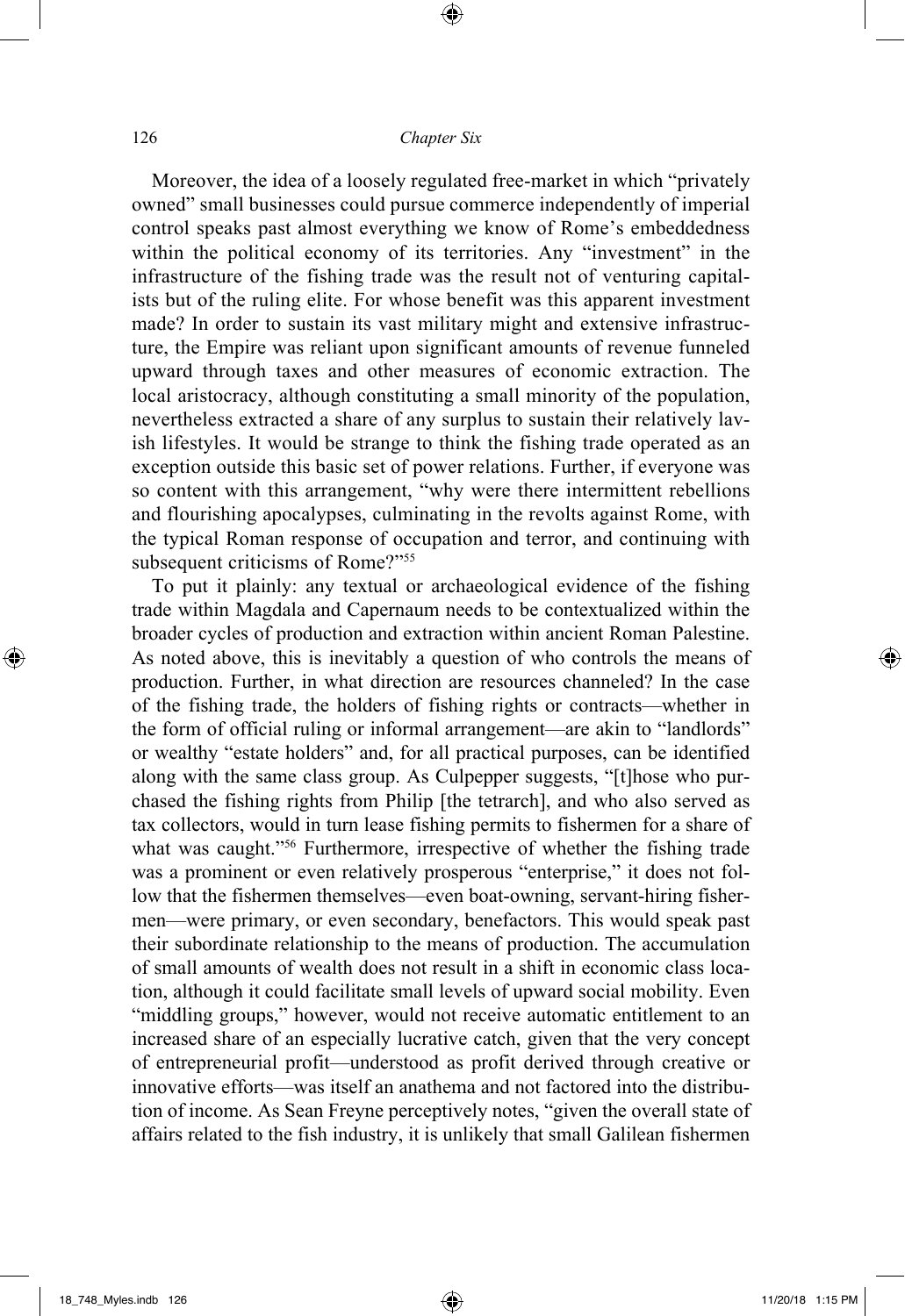would profit from the new markets and better techniques of preservation, even if these were carried out on such a scale [as] Magdala."57

While in some cases fishermen owned their fishing boats and nets, the lake itself—as with all natural resources—was ultimately under the jurisdiction of Rome. Indeed, as Alan H. Cadwallader points out in his chapter in this volume, imperial iconography, architecture, and even theological propaganda, granted the Emperor *cosmic* authority over land and sea. Hakola instead suggests that "the concept that fish, like hunted birds or wild animals, was regarded as *res nullius*, the property of no one" in ancient Greek philosophical thought and "was widespread from the classical Greek period to legal collections compiled at the instigation of Byzantine emperors."58 He also supposes there is no evidence of "officials policing sea waters in an attempt to regulate marine fisheries" in Galilee.<sup>59</sup> Further, because the Sea of Galilee was a sizable lake, he insists we view it as comparable to open sea waters in terms of jurisdiction (lakes, pools, havens, or lagoons were generally seen as owned by the state or temples). As such, "it is probable that fishermen, Jews as well as non-Jews, from different administrative areas were able to practice their profession on the lake without the intrusion of patrolling officials."60 Hakola notes an absence of evidence for decrees attaching open sea areas to territorial waters belonging to the command of different officials. Moreover, citing Ephraim Lytle, he suggests it is unrealistic "to think that marine fisheries could have been controlled by officials of Greek or Hellenistic city states or even by Roman authorities."61

I would urge caution with respect to extrapolating evidence from other localized contexts and suggesting they apply with equal merit to Galilee, especially given Hakola's expressed unease with Hanson's use of legal papyri from Egypt to make sense of the Galilean fishing situation. While Hakola is right to avoid assuming the mechanisms of modern nation-states with patterns of administration and policing of relatively firm borders within Rome's control, there is still evidence of onerous pressure from local centers of power to extract taxation and tribute. In fact, I wonder if the local evidence Hakola suggests is absent is actually hiding in plain sight in the Synoptic tradition itself. The call of Levi in Mark 2:13–14, from a tax/revenue office (τελώνιον) on the shores of the Sea of Galilee, mirrors the call of the fishermen in the Synoptic sources. In verse 13 Jesus goes out "again beside the sea" (πάλιν παρὰ τὴν θάλασσαν). The Greek adverb πάλιν (again, once more, anew) and verse 14a ("As he was walking along . . .") establish an explicit narrative connection between Levi's call and the call of the fishermen in 1:16–20. While interpreters have tended to explain this unity through its prototypical function (i.e., both are about Jesus choosing disciples and so represent a universal "call" to discipleship), the parallel setting of the lake's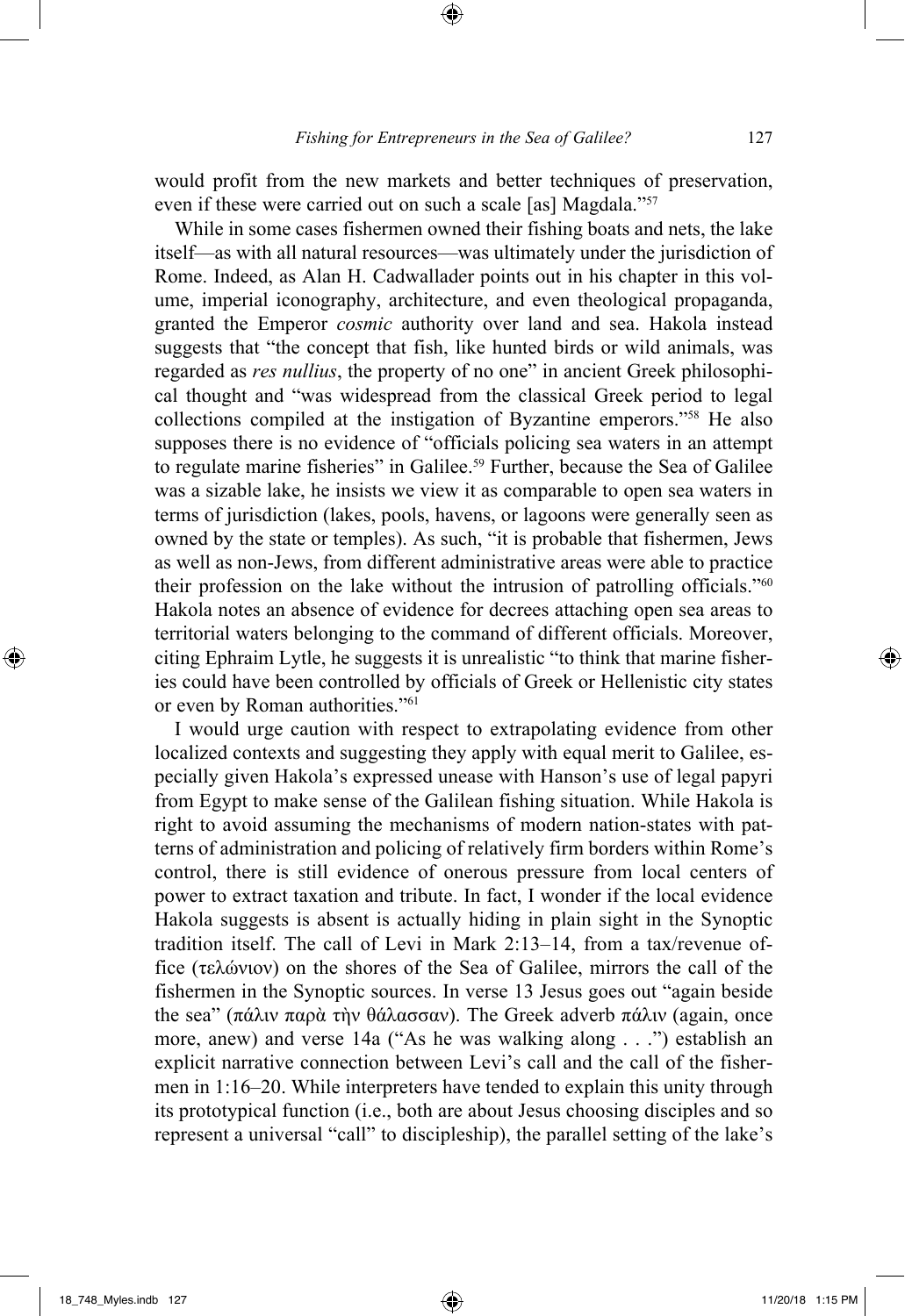foreshore also amplifies a political-economic connection between the fishing trade and the collection of tax. This is an obvious example of soft compulsion under Roman (or elite) jurisdiction. Why else is there a tax booth on the foreshore? Wilhelm Wuellner suggests that as a tax-collector, Matthew-Levi would have had fishermen working for him (i.e., the two sets of fishermen in the Gospels).<sup>62</sup> This would mean the fishermen were not entrepreneurs but rather "employees." Of course, within the intricate web of Galilean "industrial relations," these so-called employees had their own hired help, while tax-collectors were themselves working on behalf of some absentee rightsholder. While Levi is part of the Jewish subject population and not a Roman official, tax collectors (τελώνες) were often not the holders of "tax farming" contracts themselves, but underlings hired by them. These individuals were generally taken from the native population, but the higher officials to whom they reported were usually foreigners.<sup>63</sup>

Where did such tax collections go? The Herods, in particular Herod the Great prior to the setting of the Synoptic texts, would have needed increased revenues to fund massive building programs, an apparatus of mountaintop fortresses, and the royal court and its administration. On top of this, the Herods would have given gifts and tribute to the imperial family in order to sustain the military and aristocracy of the Empire. Josephus also explicitly mentions the disruption and dislocation caused by the newly built city of Tiberias under Herod Antipas, which could be viewed prominently across the Sea of Galilee from the fishing village of Capernaum (*Ant*. 18:36–38). Richard A. Horsley suggests that in "[h]aving most Galilean villages within sight of one or another of his capital cities, Antipas could be rigorously 'efficient' in collecting the revenues needed to pay for such construction as well as to support his court and administration."64 Irrespective of official decrees, decades if not centuries of social upheaval and sometimes brutal repression would have imprinted on the native population who was really in charge of the lake. When the Roman warlord Cassius wanted to reassert Roman power in Palestine after an insurgency by one of the Hasmoneans, he enslaved thousands of people around the area of Magdala (specifically, Tarichaeae) in 53–52 BCE. In a classic moment of exaggeration, Josephus suggests it was as many as thirty thousand (*J.W.* 1.180; *Ant*. 14.120). According to Horsley, the "memory of this mass enslavement would hardly have faded by the time of Mary of Magdala and people in other villages along the shore, such as Capernaum and Chorazin (including the families of Cephas and Andrew, James and John)."<sup>65</sup> All of this leads me to address the interpretive ramifications of the fishermen's class position. As we will see, if this broader context of widespread social upheaval is kept in focus, then the call of the fishermen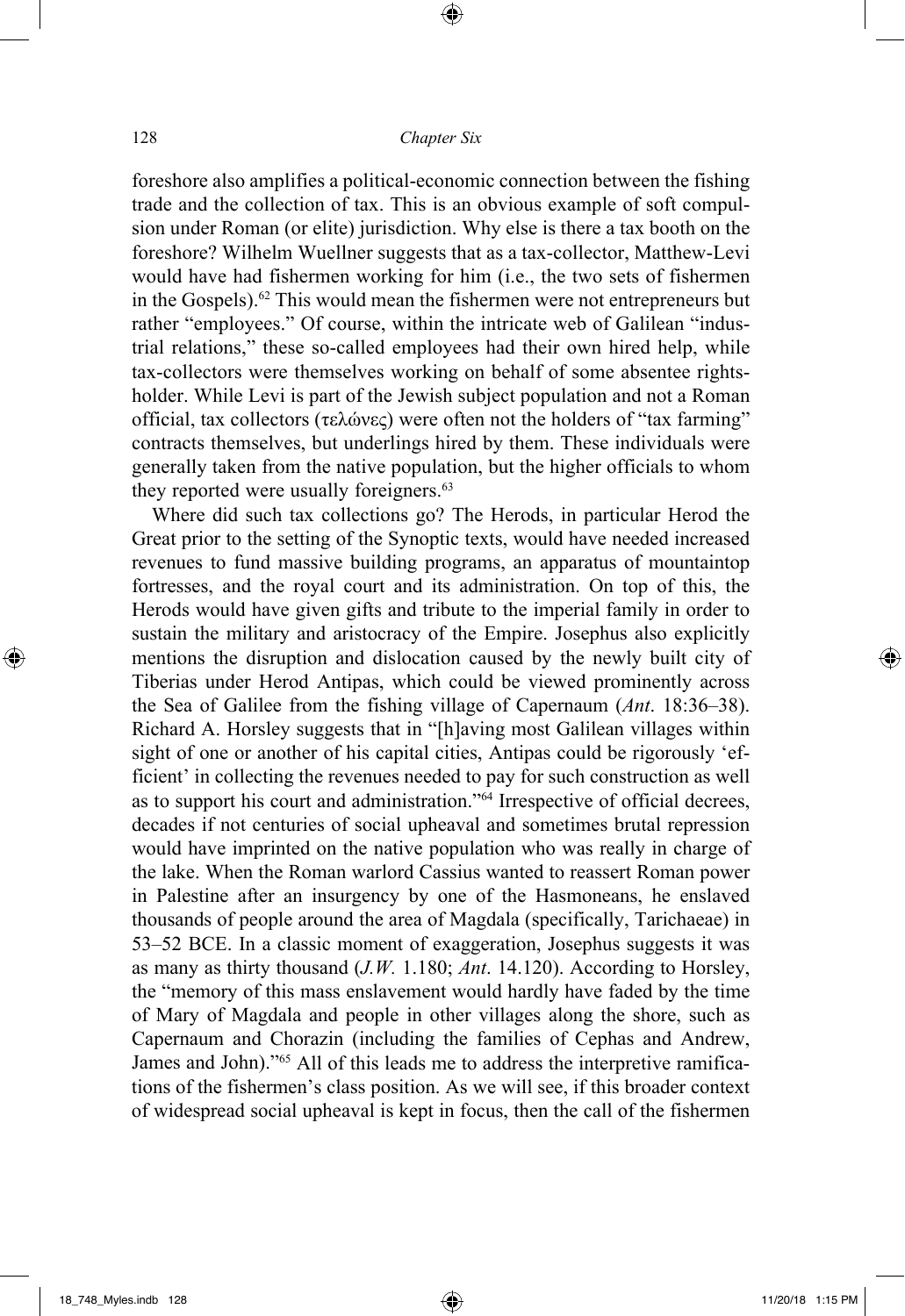and their hasty decision to leave their livelihoods and follow Jesus can be seen as gesturing toward a wider pattern of peasant social unrest.

### **"WE HAVE ABANDONED EVERYTHING!": PEASANT SOCIAL UNREST AND THE SYNOPTIC TRADITION**

Commentators who reason that the fishermen were "relatively prosperous" often read the call narratives in the Synoptic tradition as demonstrating the *cost* associated with Christian discipleship. In his analysis of Matt 4.18–22, for instance, Daniel J. Harrington writes that "[i]n light of the importance of the fishing business at the Sea of Galilee it is clear that the first followers of Jesus were leaving behind a secure and stable lifestyle."66 On Mark 1:16–20, Francis J. Moloney similarly observes, "it would have been madness to abandon the tools of trade that they had learned to use from long experience, to relinquish all authority over a set of dependent servants, and to give up their trade and their commercial skill."67 Note how in both examples the stable and relative comfort of a peasant existence is simply assumed, thus making their supposedly atomized decision to abandon their nets all the more striking.

Even when the economic cost of following Jesus is spiritualized, however, the romantic image of voluntarily leaving employment and household nonetheless relies on relatable middle-class individuals making middle-class sacrifices. In his article on the entrepreneurial fishermen discussed above, Murphy-O'Connor suggests the primary reason the fishermen abandoned their livelihoods to follow Jesus was that "[b]usiness and profit . . . did not completely satisfy them. They looked for something more spiritual and were prepared to make sacrifices to attain it."68 Their private spiritual interests were thus maximized in exchange for an economic cost. Such transactional logic is also shared by Laurie Beth Jones's entrepreneurial Jesus, whose creation of a new category of work for himself is divorced from the actual collective struggles of everyday peasant life. The characterization of the disciples' actions as stemming from individual preference reflects an implicit hermeneutical framework rooted in capitalist assumptions about the entrepreneurial agent who operates relatively free from broader social, political, and economic factors.

Such assumptions also filter into the more "radical" interpretations of the Gospels in a way that can end up ironically anesthetizing their countercultural potential. In his Marxist reading of Mark 1:16–20, for instance, Ched Myers writes that the fishing trade is accurately represented as "an independent artisan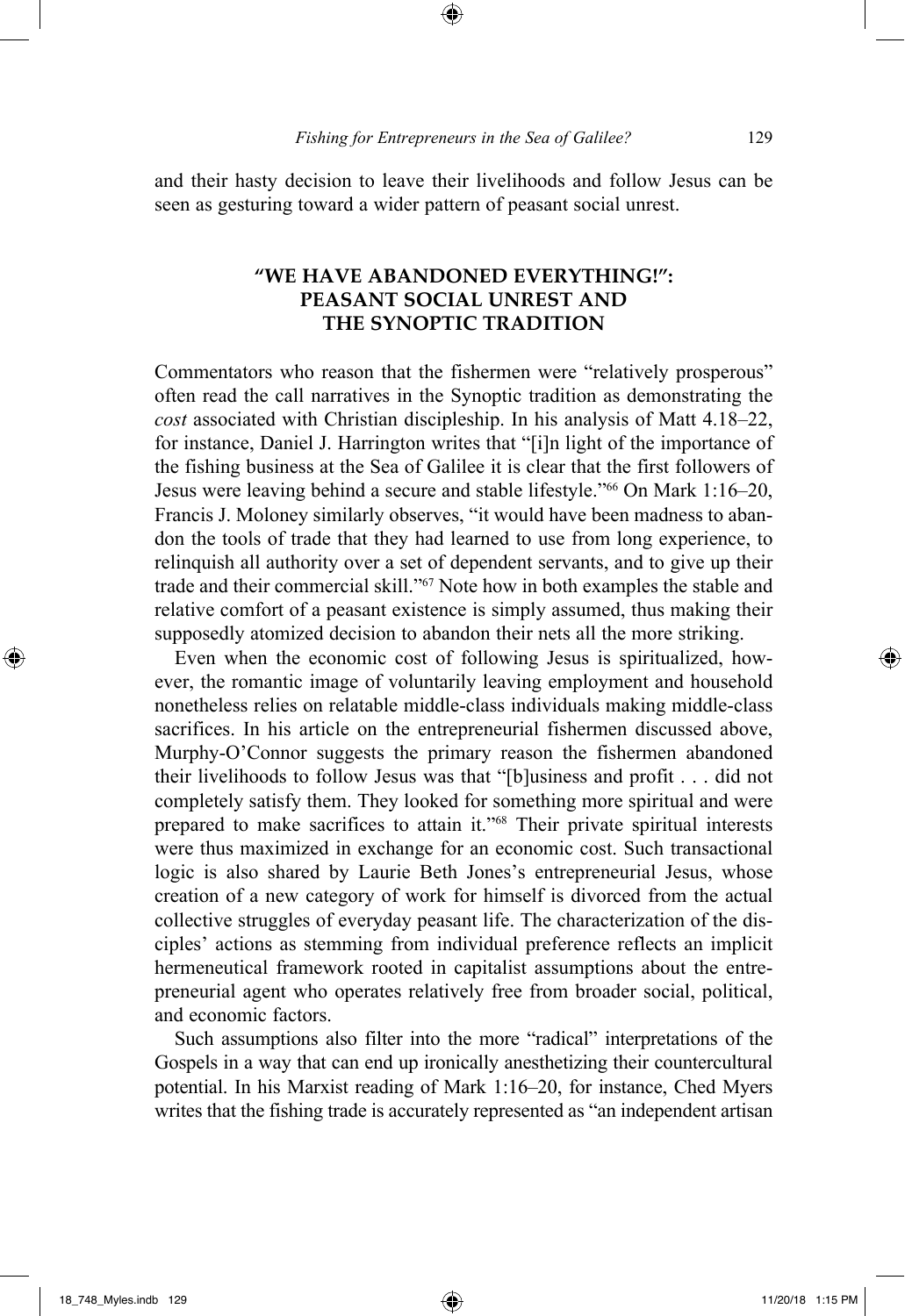class, distinct from day laborers" and that "the break demanded by Jesus is not only with economic but social security as well."69 Following Jesus requires not just "assent of the heart, but a fundamental reordering of socioeconomic relationships."70 In other words, one's identity is exchanged for another more radical identification (toward capital) within the growing marketplace of neoliberal subjectivities. This includes, I should add, those very identities opposed to the dominant culture itself. Halvor Moxnes similarly remarks in his stimulating and otherwise brilliant study of the historical Jesus that "[y]oung men who left their households and followed Jesus became displaced persons. By putting themselves 'out of place' they represented a provocation to the very order of the community."71 As much as Myers and Moxnes are correct to emphasize the disciples' aberrant (or might we dare say "subversive") social locations, they overplay the individual agency with which Jesus's followers freely *choose* to abandon traditional patterns of life. Any radical predisposition is contained by the more substantial edifice of neoliberal ideology which itself reduces all social values and relationships to arbitrary economic measures and metrics.

Even if, on the surface of the text, it appears the fishermen actively choose their fate (and I think such an appearance is due more to a tradition of Protestant interpretation than what is actually there in the texts themselves), we ought to read against the grain and take seriously the exploitation inherent within the broader political-economic struggle. In her highly regarded commentary on Mark, Morna Hooker, in suggesting the disciples were "relatively prosperous," ends up offering a "gap" or "rupture" we can exploit to hammer this point home. She contends, "The reference to hired men [in Mark 1:20] indicates that the brothers were by no means poor men. As fishermen they would all have been reasonably prosperous, and Peter's boast in 10.28 is not an idle one."72 Peter's boast is that he and the other disciples "have left everything" (ήμεῖς ἀφήκαμεν πάντα) in their pursuit of discipleship. Jesus's reply, "there is no one who has left [ἀφῆκεν] house or brothers or sisters or mother or father or children or fields, for my sake and the sake of the good news, who will not receive a hundredfold now in this age—houses, brothers and sisters, mothers and children, and fields, with persecutions [διωγμῶν]—and in the age to come eternal life" (29–30), infuses the destitution of discipleship with the promise of eschatological reward or restitution.

Peter's boast is juxtaposed alongside Jesus's radical statements *against*  wealth, including his command to a man with "many possessions" (κτήματα πολλά) to sell what he owns and give the money to the poor (17–22). The noun κτῆμα explicitly refers to "that which is acquired or possessed" including especially landed property.73 The man departs unwilling to sever ties. Jesus then says to his disciples, "How hard it will be for those who have wealth to enter the Kingdom of God!" This evokes a "perplexed" (ἐθαμβοῦντο)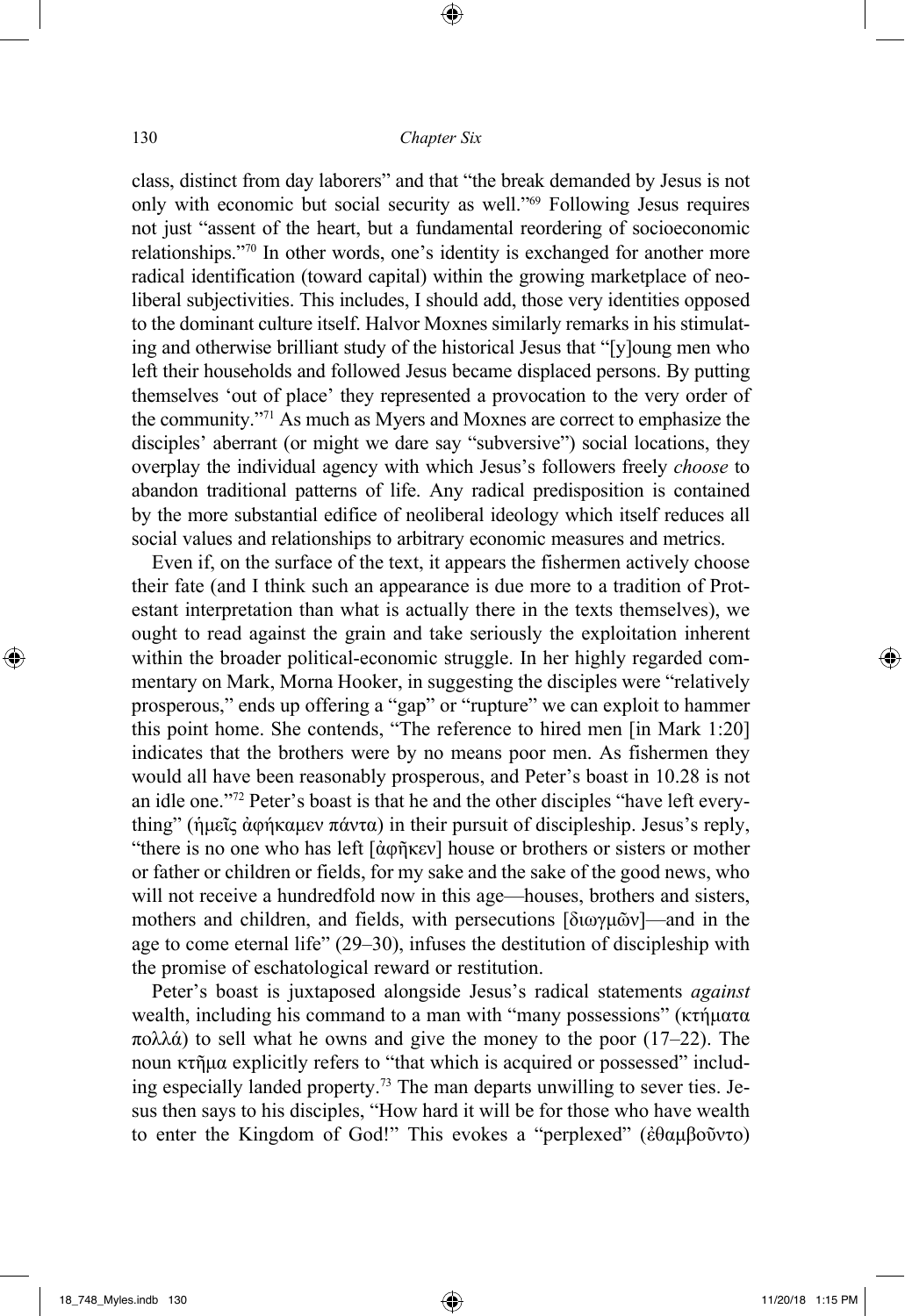response from the disciples (23–24), which is understandable, given that it is conventionally the wealthy and powerful who control kingdoms. Peter's boast that they "have left everything" in verse 28 echoes the disciples' perplexed response as it demonstrates a misunderstanding which is subsequently turned on its head by Jesus. What distinguishes the man with many possessions from the disciples is that the latter were presumably *driven from their fields and households*.

While the key verb ἀφίημι can mean to "leave" or "depart from," as in when the fishermen "left" (NRSV) their nets in 1:16, it has the double meaning of something being released, abandoned, or given up.74 But why have they "given up" on everything for the sake of the Gospel? The genitive plural form of the noun διωγμῶν (translated by the NRSV as "persecutions"), framed by Mark's eschatological promise of heavenly restitution, associates their giving up with an entirely routine scenario of peasant displacement under Roman imperial occupation. In the social upheavals of first-century Palestine, especially in the time leading up to and during the Jewish revolt, patterns of peasant life were frequently disrupted through resettlements and expulsions, sometimes resulting in entire families and households being forced to leave behind whatever meager livelihoods they previously possessed. This presumably included obligations and liabilities to heads of households, landowners, holders of tax-farming contracts, and even dependents. According to Friberg's *Analytical Greek Lexicon*, διωγμός literally refers to a "pursuit" or "chase."<sup>75</sup> The BDAG alternatively suggests "a program of systematic harassment."76 In either case, διωγμός would seem both a reasonably expected precursor to, and consequence of, having "given up" social and economic ties in a world where an underlying situation of instability was the norm. Severance from household or land was thus not an internal and individual decision of the heart, but rather a response to external social, political, and economic pressures (cf. 4:17, where διωγμός is explicitly connected to θλίψεως, meaning "tribulation" and "oppression"). From the disciples' perspective, God's call was just as devastating and irresistible as Roman conquest and requisition. Jesus's reply to Peter's boast, combined with the call of fishermen in 1:16–20, speaks directly to those without much to begin with who have "given up" what little they do have as an alternative to the grim prospect of staying bridled within an inequitable and exploitative political-economic system.

It is within this context of widespread social upheaval that the call of the fishermen should be situated. As I have argued, the economic life of fishermen, as with all peasants in the first century, was probably one of subsistence, in which any surplus produced would filter upward to retainers and the ruling elite. The additional intrusions of war, famine, heavy taxation, land acquisition, and social engineering under the Roman occupation would have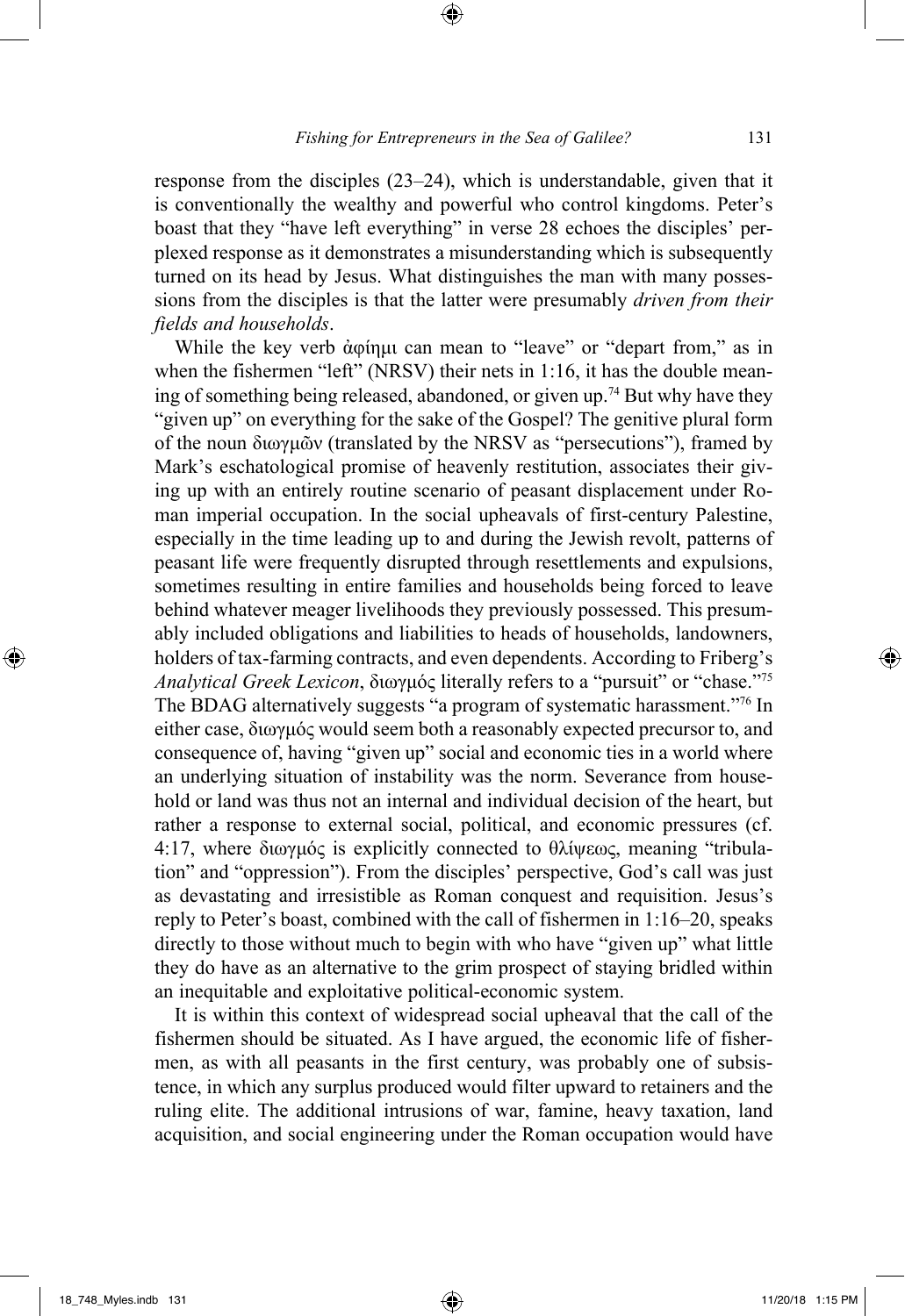intensified this situation of instability. Taken this way, our basic predisposition to the text should be one in which we presume that underlying social and political volatility is driving narrative events. Indeed, peasants generally do not take such drastic actions as abandoning their livelihoods unless conditions have become such that they can no longer pursue the traditional patterns of life. Peter, Andrew, James, and John feature within the Synoptic tradition as severely agitated peasant fishermen, and Matthew-Levi as a fickle tax-collector, all caught in a complex web of exploitative economic relations and tight regulatory control. Their only hope, it would seem, is to abandon their meager existence, to join Jesus "for the sake of the gospel" (10:29) and see where this eschatological promise of an alternative Kingdom may lead. One might even draw parallels between the disciples' awakening to their sordid predicament and the formation of a new kind of "class consciousness" as discussed by the Marxist theorist Georg Lukács. For Lukács, becoming conscious of one's concrete social position and its revolutionary potential changes being itself.77 No longer are the fishermen submissive peasants, but rather they constitute the beginning of a new collective subject who, as is the history of all hitherto existing society, goes on to antagonize beneficiaries of the exploitative classes, including those officials who, in the eyes of the Synoptic narrators, work on behalf of the elite to maintain the status quo. This antagonism intensifies through the respective narratives and culminates with the crucifixion of the lead instigator, Jesus.

#### **CONCLUSION**

There is often little awareness or appreciation of just how radically different an ancient agrarian economy is from a modern capitalist one. What we see in the seemingly ubiquitous desire to make ancient people individual entrepreneurs is more than just an anachronistic tendency or inability to appreciate these differences. Instead, the retrojection of entrepreneurialism demonstrates just how totalizing neoliberal capitalism has become as an implicit hermeneutical frame—a way of seeing and structuring the entire world—in every field and period of human knowledge. The prevailing market society we operate in is now widely accepted as synonymous with universal reality. It is worth pondering, as such, whether Mirowski is correct when he suggests these shifts are being implemented at the epistemological level.78 If so, the consequences are of fundamental importance for the interpretation of texts (any texts), and especially those texts imbued with mystical and authoritative properties like Scripture.

I have argued that we must make a serious and sober effort to rethink the first-century Galilean fishing trade and the more extensive agrarian social for-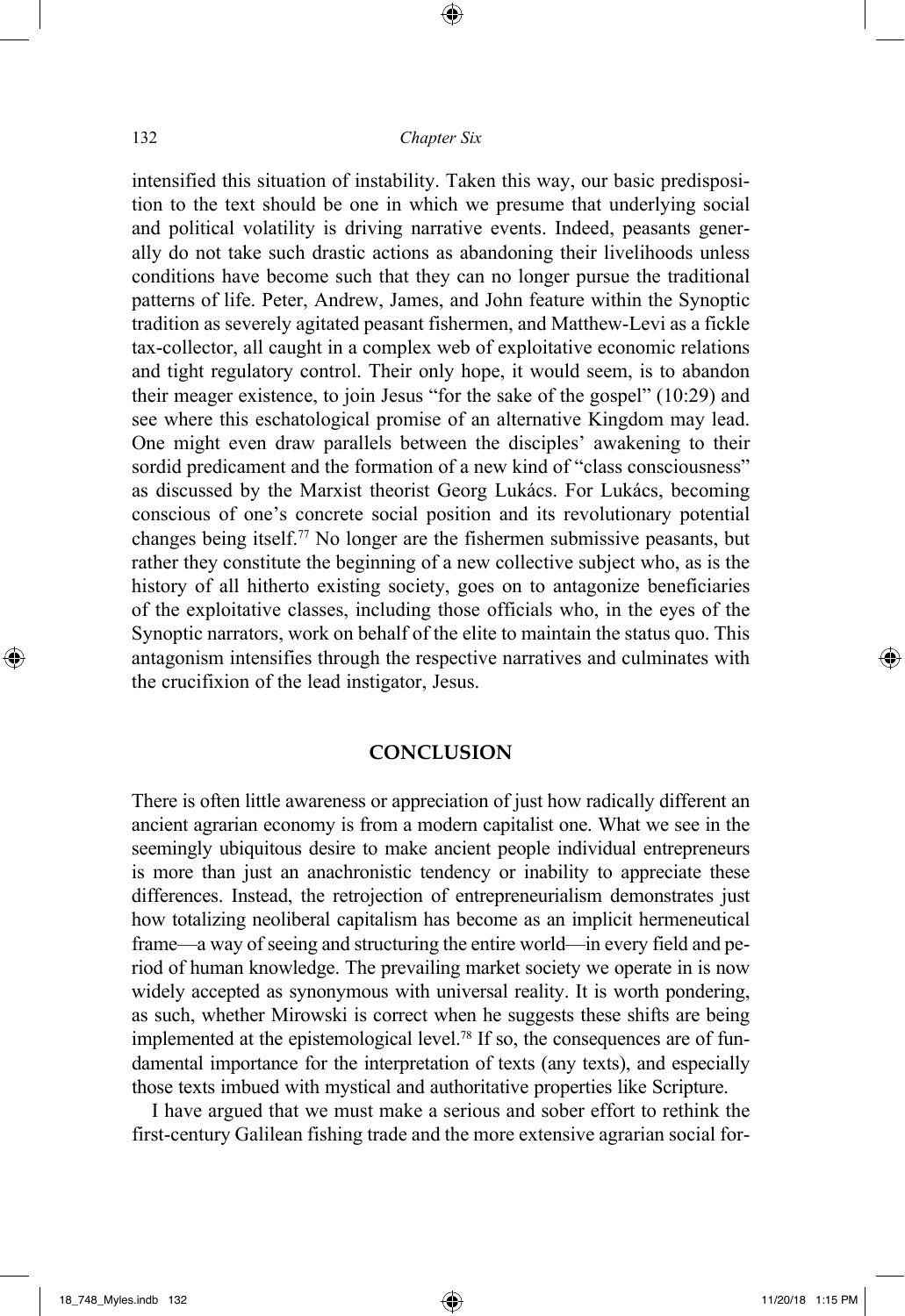mation in noncapitalist terms—challenging the universality of its constitutive categories such as conceptions of enterprise, innovation, individualism, the free-market, and capital accumulation. Historical disciplines can and should play a crucial role in relativizing the inviolable reality of entrepreneurialism. This can be achieved simply by emphasizing how individual entrepreneurialism is an inadequate heuristic device for reading ancient texts. As an alternative, I suggest we regard Jesus's call of fishermen in the Synoptic tradition as indicative of social peasant unrest that was, in fact, widespread during the frequent upheavals of first-century Roman Palestine. When viewed in tandem with other social, political, and economic forces that were intruding on the daily lives of Jewish peasants, the Synoptic narratives suddenly take on new life.

#### **NOTES**

1. Laurie Beth Jones, *Jesus, Entrepreneur: Using Ancient Wisdom to Launch and Live Your Dreams* (New York: Three Rivers Press, 2001), xv.

2. Jones, 67. On Jesus's "impeccable market timing" Jones writes, "One only needs to chart the timelines of Jesus' arrival in Bethlehem (at birth) and his exit from Jerusalem (at death) to realize that his entry into the marketplace was perfectly timed to maximize God's prophets" (12). Likewise, on Jesus's rubbing shoulders with the elite of Palestine, Jones observes, "He got lots of free meals, being regularly invited to dine with some of the wealthiest people in the region" (xv).

3. Bruce W. Longenecker, *Remember the Poor: Paul, Poverty, and the Greco-Roman World* (Grand Rapids: Eerdmans, 2010), 36–37.

4. Alicia Batten, "Brokerage: Jesus as Social Entrepreneur," in *Understanding the Social World of the New Testament*, ed. Dietmar Neufeld and Richard E. DeMaris (London: Routledge, 2010), 167–78; Minna Shkul, *Reading Ephesians: Exploring Social Entrepreneurship in the Text* (London: T&T Clark, 2009).

5. J. Brian Tucker, "Paul's Particular Problem—The Continuation of Existing Identities in Philemon," in *T&T Clark Handbook to Social Identity in the New Testament*, ed. J. Brian Tucker and Coleman A. Baker (London: Bloomsbury, 2016), 409.

6. Harry Maier, "The Entrepreneurial Widows of 1 Timothy," in *Women, Christianity and Judaism*, ed. Ilaria Ramelli and Joan E. Taylor (forthcoming). Accessed at: https://www.academia.edu/35668262/The\_Entrepreneurial\_Widows\_of\_1\_Timothy.

7. Burton L. Mack, "A Secular Bible?" *MTSR* 26, no. 2 (2014): 184. Elsewhere, Mack suggests the proliferation of mystery cults in the Greco-Roman world were an example of "[e]ntrepreneurs [who] took up many of the religious functions that had originally been part of the temple-state or city-state systems" (*Myth and the Christian Nation: A Social Theory of Religion* [London: Routledge, 2008], 112); cf. Burton L. Mack, "On Redescribing Christian Origins," *MTSR* 8, no. 3 (1996): 260–61.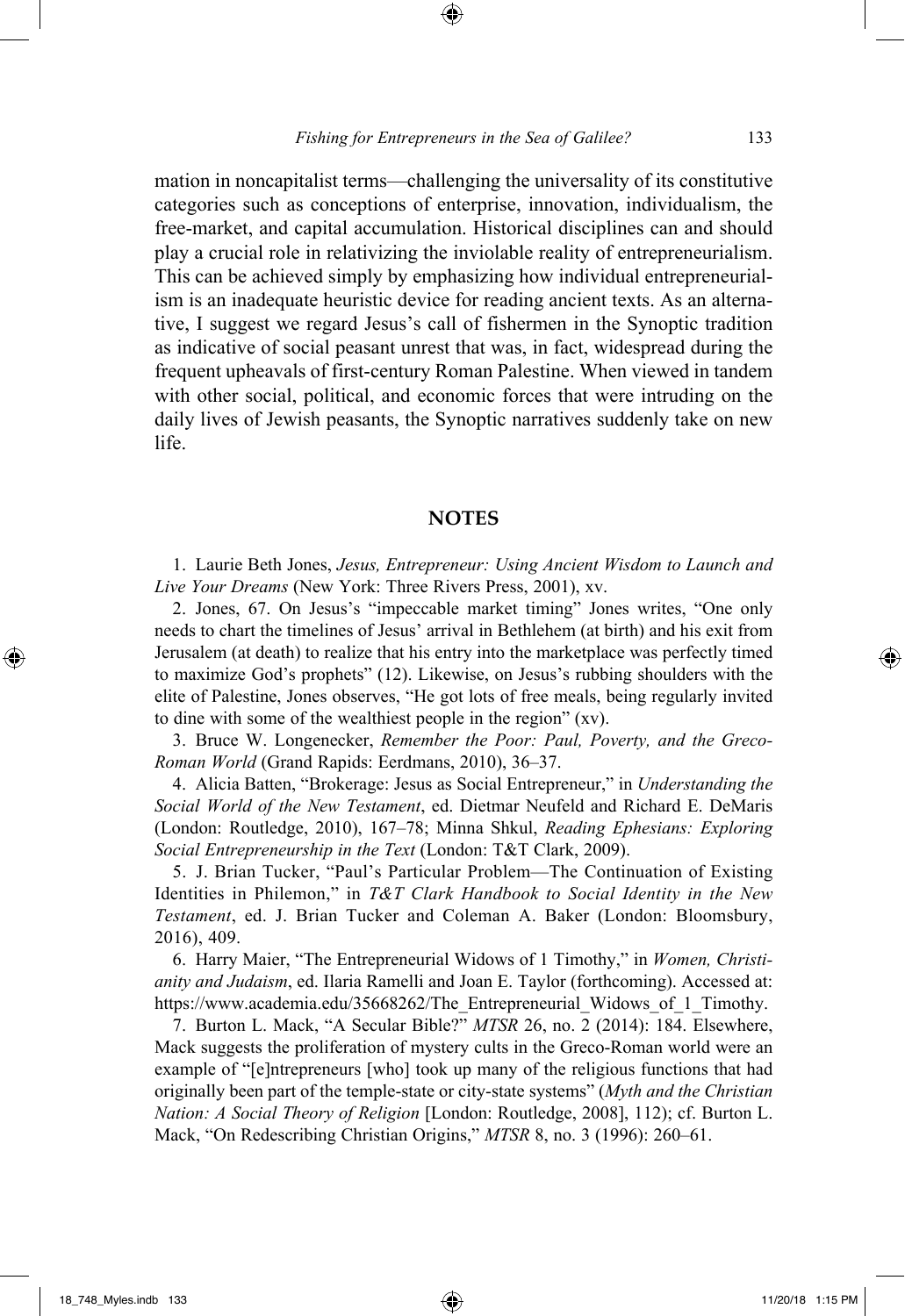8. Holden Thorp and Buck Goldstein, *Engines of Innovation: The Entrepreneurial University in the Twenty-First Century* (Chapel Hill: University of North Carolina Press, 2010). From a more critical perspective, Wendy Brown has noted that the value of knowledge is understood today almost exclusively for its contribution to capital enhancement, whether that capital is human, corporate, or financial, and not sought for developing or sustaining the capacity of citizens, culture, or life in common (*Undoing the Demos: Neoliberalism's Stealth Revolution* [New York: Zone Books, 2015], 177–78).

9. David Harvey, *A Brief History of Neoliberalism* (Oxford: Oxford University Press, 2005), 3.

10. Brown, *Undoing the Demos*, 176.

11. Philip Mirowski, "Postface: Defining Neoliberalism," in *The Road from Mont Pèlerin: The Making of the Neoliberal Thought Collective*, ed. Philip Mirowski and Dieter Plehwe (Cambridge: Harvard University Press, 2009), 417.

12. See for example the metacritical analyses by James G. Crossley, *Jesus in an Age of Neoliberalism: Quests, Scholarship and Ideology* (Durham: Acumen, 2014); Todd Penner and Davina C. Lopez, *De-Introducing the New Testament: Texts, Worlds, Methods, Stories* (Hoboken: Wiley, 2015); Robert J. Myles, "The Fetish for a Subversive Jesus," *JSHJ* 14, no. 1 (2016): 52–70; Robert J. Myles, "The Neoliberal Lives of Jesus," *Bible and Interpretation*, May 2016, http://www.bibleinterp.com/ opeds/2016/05/myl408025.shtml.

13. The neoliberal fetish for entrepreneurialism has taken place wholesale across all social spheres and institutions in modern Western society. Higher education, for example, has been reconfigured in terms of investment and return on investment: an individual is encouraged to take out personal loans and measure their prospective income upon completion of degree or qualification.

14. Campbell Jones and André Spicer, *Unmasking the Entrepreneur* (Cheltenham: Edward Elgar, 2009), 46–49.

15. Jones and Spicer, 48–49.

16. Joseph A. Schumpeter, "Economic Theory and Entrepreneurial History," in *Essays on Entrepreneurs, Innovations, Business Cycles, and the Evolution of Capitalism*, ed. Richard V. Clemence, 2nd ed (New Brunswick: Transaction Publishers, 1989), 259; cf. Joseph A. Schumpeter, *Capitalism, Socialism, and Democracy*, 2nd ed (Floyd: Wilder Publications, 2012).

17. Schumpeter, "Economic Theory and Entrepreneurial History," 266. The concept of "innovation," which functions as a dominant discourse in contemporary society, assumed its modern sense with the definition put forward by Schumpeter at the beginning of the twentieth century. For Schumpeter, "innovation" is the key to explaining what drives economic development.

18. Jones and Spicer, *Unmasking the Entrepreneur*, 7.

19. Karl Marx, *Grundrisse: Foundations of the Critique of Political Economy (Rough Draft)*, trans. Martin Nicolaus (London: Penguin, 1993), 83.

20. See also Larry Siedentop, *Inventing the Individual: The Origins of Western Liberalism* (London: Penguin, 2015).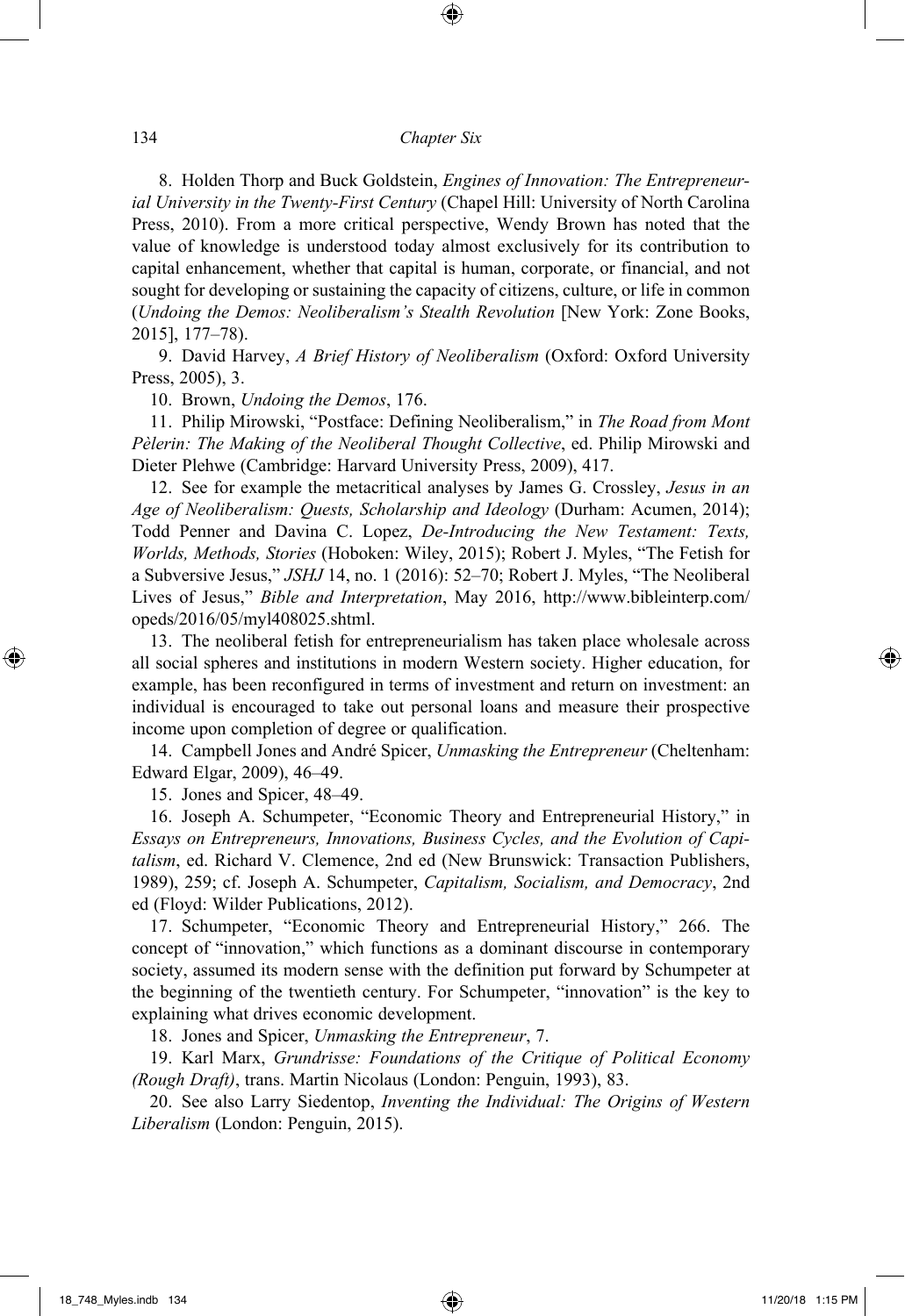21. Jones and Spicer, *Unmasking the Entrepreneur*, 51.

22. Schumpeter, "Economic Theory and Entrepreneurial History," 264.

23. G. E. M. de Ste. Croix, *The Class Struggle in the Ancient Greek World: From the Archaic Age to the Arab Conquests* (Ithaca: Cornell University Press, 1981), 205–6. See further, below. In fact, these groups were sometimes more vulnerable than landed peasants in that they were susceptible to these same basic demands but had no direct or indirect access to the resources of the land.

24. W. D. Davies and Dale C. Allison, *The Gospel according to Saint Matthew 1–7*, ICC (Edinburgh: T&T Clark, 1988), 397.

25. John P. Meier, *A Marginal Jew: Rethinking the Historical Jesus*, vol. 3 (New York: Doubleday, 2001), 213.

26. Meier, 3:214.

27. Jens Schröter, *Jesus of Nazareth: Jew from Galilee, Savior of the World*, trans. Wayne Coppins (Waco: Baylor University Press, 2014), 60.

28. Jerome Murphy-O'Connor, "Fishers of Fish, Fishers of Men," *BRev* 15, no. 3 (1999): 48.

29. Murphy-O'Connor suggests the fact that "they were men of substance who controlled their own lives is confirmed by the quality of their house at Capernaum" (27). As evidence he refers to the House of Peter—a house larger than most others in Capernaum but with nothing to tie it to the historical disciples except for a dubious tradition dating from the fourth century.

30. Murphy-O'Connor, "Fishers of Fish, Fishers of Men," 27.

31. R. Alan Culpepper, *John, the Son of Zebedee: The Life of a Legend* (Edinburgh: T&T Clark, 2000), 15.

32. Longenecker, *Remember the Poor*, 55.

33. K. C. Hanson, "The Galilean Fishing Economy and the Jesus Tradition," *BTB* 27, no. 3 (1997): 108–9.

34. See Christopher B. Zeichmann and Sarah E. Rollens's respective chapters in this volume which underscore the diversity among so-called "retainer" groups in the ancient Roman economy.

35. For a recent and more detailed account of the ancient economy as it relates to the New Testament, see Roland Boer and Christina Petterson, *Time of Troubles: A New Economic Framework for Early Christianity* (Minneapolis: Fortress, 2017).

36. Alicia J. Batten, "Fish Tales," *BTB* 47, no. 1 (2017): 9.

37. Ste. Croix, *Class Struggle*, 269–73.

38. Ste. Croix, 211. See Alan H. Cadwallader's chapter in this volume for a critical discussion of Ste. Croix's malleable definition of the peasant strata, which allows for several internal differentiations.

39. Elsewhere, Lucian revealingly describes a leatherworker, Micyllus, as depicting his own impending death as a time when he will never go hungry or wander barefooted and naked on a winter's day (*Cat.* 20).

40. Ste. Croix, *Class Struggle*, 270. What Ste. Croix has in mind here are the exceptions that prove the rule. How were the "seldom plausible" conditions of social ascendancy made possible? He suggests, as with those peasants who were freeholders, these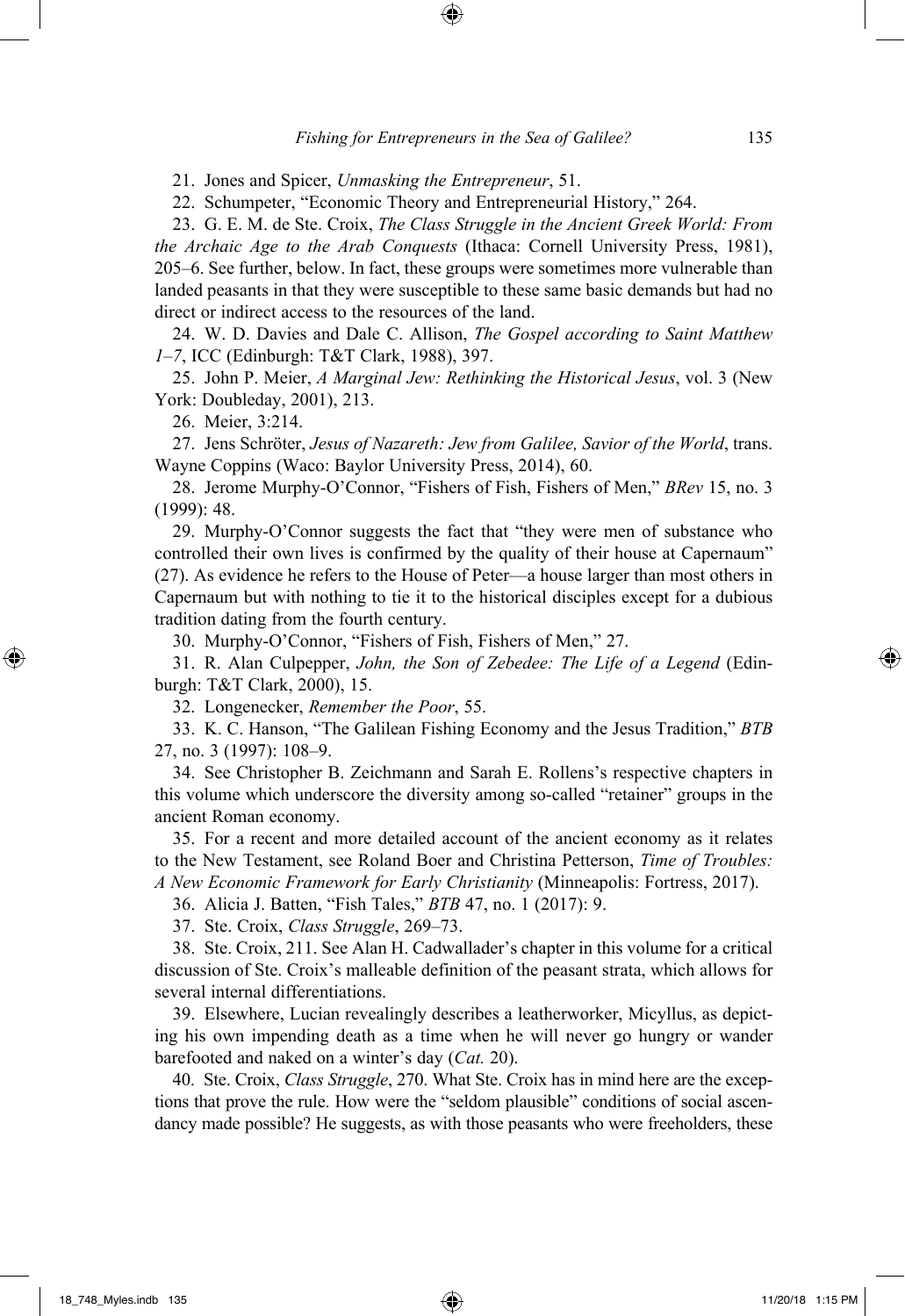individuals were as a rule "not subject to *direct* exploitation by *individual* members of the propertied class . . . except in so far as they got into debt to rich men" (Ste. Croix, 271).

41. Boer and Petterson, *Time of Troubles*, 71.

42. Raimo Hakola, "The Production and Trade of Fish as Source of Economic Growth in the First Century CE Galilee," *NovT* 59, no. 2 (2017): 112.

43. Hakola, 113.

44. Hakola, 114. While Roman taxes in coinage did generate increased trade in the Roman Empire, the driving factor was not a free-market but rather that taxpayers themselves needed to earn money in order to pay them. See Keith Hopkins, "Taxes and Trade in the Roman Empire (200 B.C.–A.D. 400)," *JRS* 70 (1980): 101–25.

45. Hakola, "The Production and Trade of Fish," 115.

46. Hakola, "The Production and Trade of Fish," 116.

47. See also Wilhem H. Wuellner, *The Meaning of "Fishers of Men"* (Philadelphia: Westminster, 1967). Both Hanson and Wuellner draw on Michael Rostovtzeff, *The Social and Economic History of the Hellenistic World*, Special Online Edition, 3 vols. (Oxford: Clarendon Press, 1998).

48. Sean Freyne, *Galilee: From Alexander the Great to Hadrian* (Wilmington: Michael Glazier, 1980), 174.

49. Hakola, "The Production and Trade of Fish," 121.

50. Boer and Petterson, *Time of Troubles*, xiv.

51. As Ellen Meiksins Wood observes, "The critical factor in the divergence of capitalism from all other forms of 'commercial society' was the development of certain social property relations that generated market imperatives and capitalist 'laws of motion', which imposed themselves on production." No such relations or imperatives can be simply assumed to exist within the first-century Galilean fishing trade. Ellen Meiksins Wood, *The Origin of Capitalism: A Longer View* (London: Verso, 2017), 75–76.

52. Hakola, "The Production and Trade of Fish," 129.

53. Ste. Croix, *Class Struggle*, 273.

54. Ste. Croix, *Class Struggle*, 273.

55. Boer and Petterson, *Time of Troubles*, 51.

56. Culpepper, *John, Son of Zebedee*, 14.

57. Freyne, *Galilee*, 174.

58. Hakola, "The Production and Trade of Fish," 122.

59. Hakola, "The Production and Trade of Fish," 123.

60. Hakola, "The Production and Trade of Fish," 124.

61. Hakola, "The Production and Trade of Fish," 122–23.

62. Wuellner, *The Meaning of "Fishers of Men,"* 43.

63. "τελώνης" in BDAG, 999.

64. Richard A. Horsley, *Jesus and the Politics of Roman Palestine* (Columbia: University of South Carolina Press, 2013), 33.

65. Horsley, *Jesus and the Politics*, 59.

66. Daniel J. Harrington, *The Gospel of Matthew*, Sacra Pagina (Collegeville: Liturgical Press, 2007), 72.